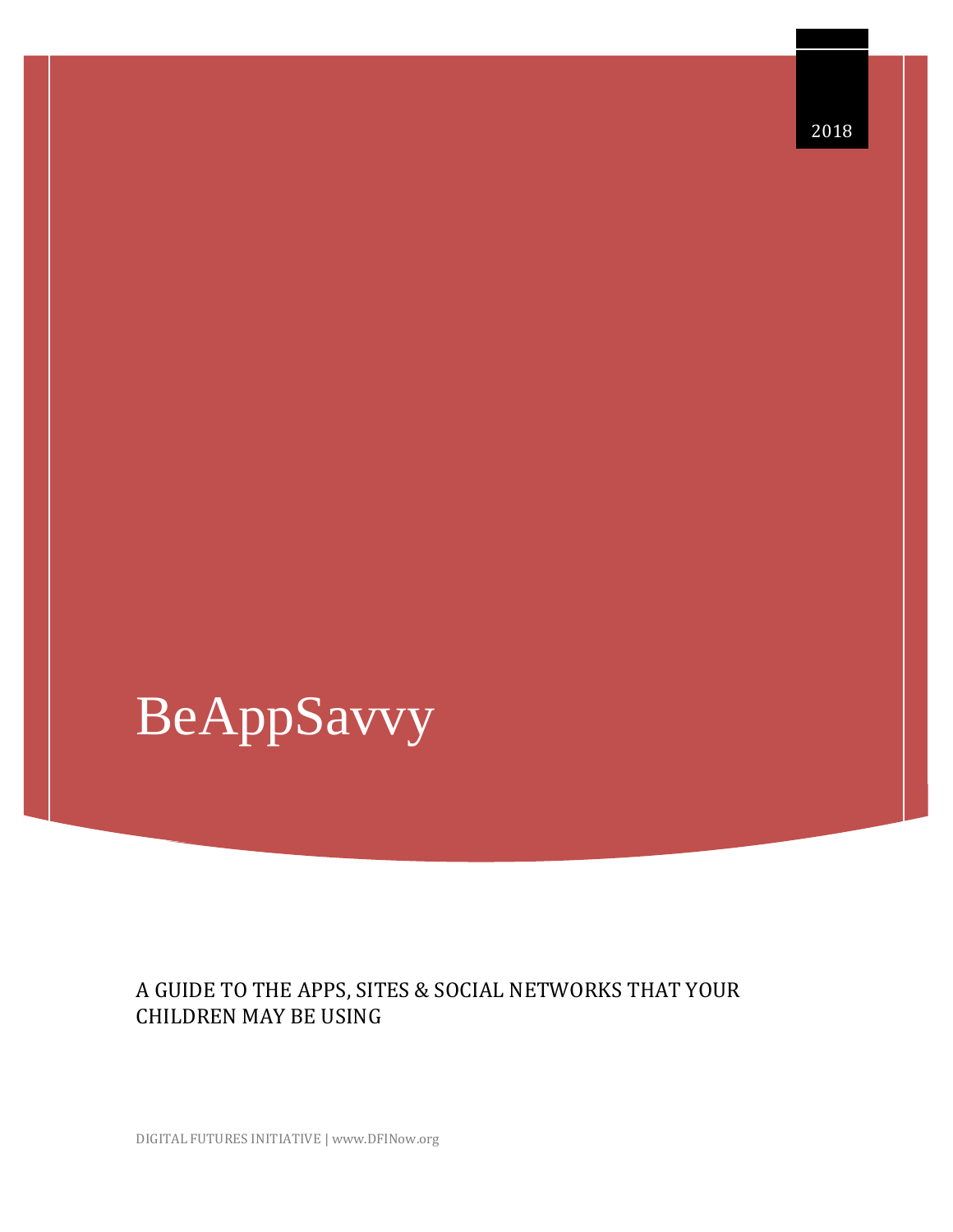



# DIGITAL FUTURES INITIATIVE

Social networks, mobile applications and websites are here to stay. While they can be a positive force and provide access to the world, many do not have the safety and privacy controls needed for underage use. Most kids and parents are very naïve when starting in social media. Below is a compilation of networks, apps, and digital media with guidance about how to use the apps for good and what you need to watch out for while choosing a platform to engage on. Most of these platforms do not consider the implications of underage usage. Know what apps and sites your child uses and learn how to be safe and aware of possible consequences.

# **4chan.org**

*Anonymous Platform Adults Only*



**What it does:** A simple image-based bulletin board where anyone can post comments and share images. There are boards dedicated to a variety of topics. Users are usually anonymous & do not need to register an account before participating in the community.

**What Parents Need to Know:** Anonymous sites and apps are dangerous for kids. Bullying, phishing, abusive and inappropriate content are abound. Block these sites and apps in general.

# **9gag.com**

*Social Network Adults Only*



**What it does:** Originated in Hong Kong, 9 means stupid in Cantonese. It is not a polite way of saying stupid. **9GAG** is an online platform and social media website. Users upload and share user-generated content or other content from external social media websites.

**What Parents Need to Know:** Content is usually in the form of images and not

necessarily appropriate.

# **AfterSchool**

# *Anonymous Platform Adults Only*



**What it does:** It's an app that let's students post anonymous things about anything. It's similar to Yik Yak & Whisper. Sexual and graphic images can be posted on the site. While they have a lot of content on their site about combating inappropriate content, creators admit that they don't have a way to combat cyber bullying on site.

**What Parents Need to Know:** Anonymous sites and apps are dangerous for kids. Bullying, phishing, abusive and inappropriate content are abound. Block these sites and apps in general.

**Airtime** *Video Social Network 17+*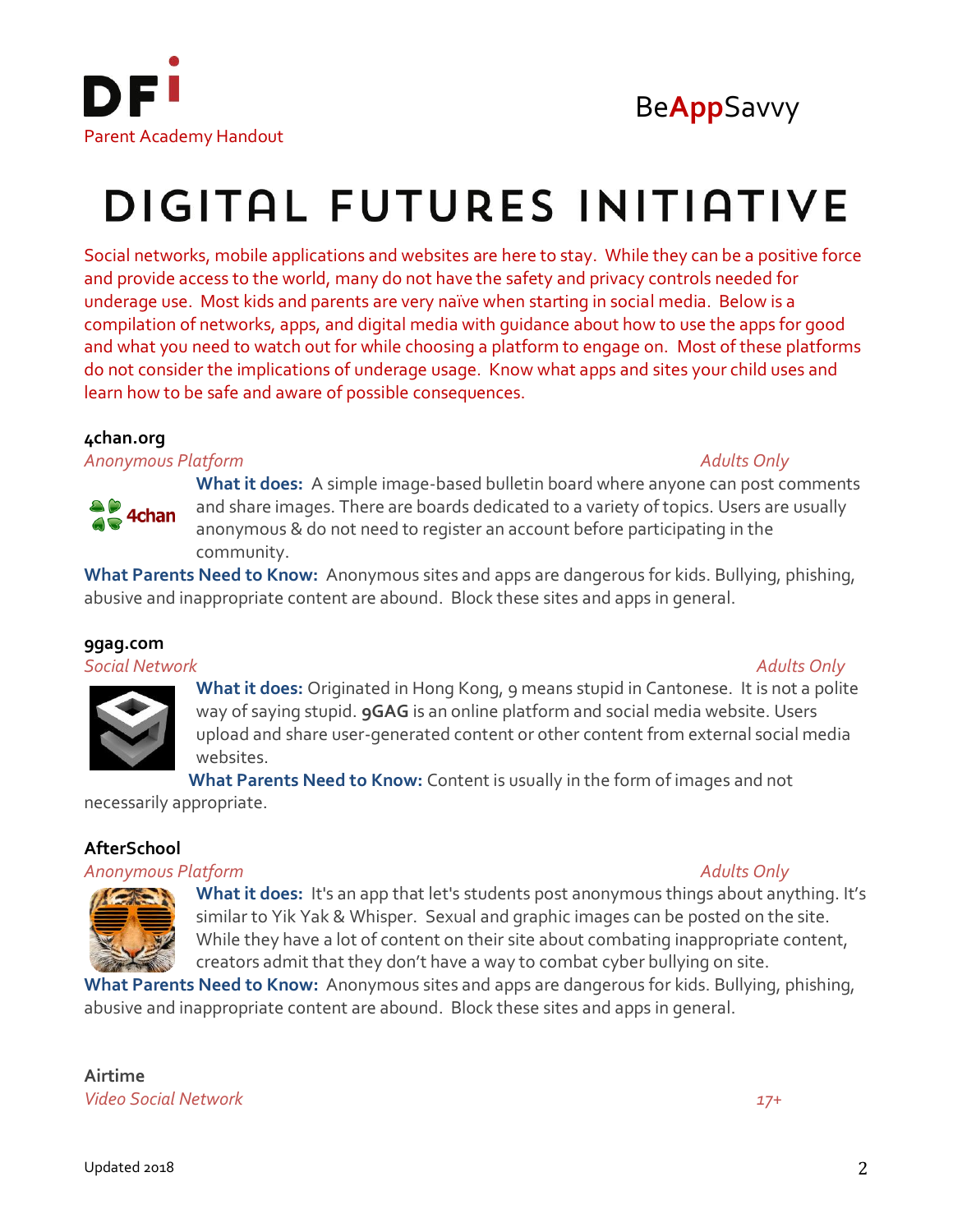





**What it does:** The app lets you create a room, invite others to join it, and then drop in any kind of media you like to experience it collectively with the group. Through integrations with YouTube, Spotify, and a slew of other services, you can drop in text, video, music, and photos and get the attention of group members by sending out what's called a signal to the group. Up to six people can video chat and post at once, but as many

as 250 people can monitor what's happening in any given room.

**What Parents Need to Know:** Airtime provides for teens to browse the unrestricted web…together. The site's policy is that it owns and can re-distribute any content shared on its site.

# **Ask.fm**

*Anonymous Q&A Platform Adults Only*



**What it does:** An anonymous question and answer platform website used regularly by lots of young people. It allows anyone to post anonymous comments and questions to a person's profile and is increasingly being used to communicate abusive, bullying and sexualized content.

**What Parents Need to Know:** Anonymous sites and apps are dangerous for kids. Bullying, phishing, abusive and inappropriate content are abound. Block these sites and apps in general.

# **Badoo**

*Hook-up App Adults Only*



**What it does:** Europe based, Badoo is the largest dating network in the world. An "Adults Only App", Badoo is used for meeting New People in the world and the market leader for meeting, chatting, flirting & dating in Europe. Whether you're on the bus, in a coffee shop, on a night out, see who is passing you by and reach out! **What Parents Need to Know:** Not designed for privacy, other users will know where

you are! It shows you the people nearby, and the people you've bumped into in real life

# **BIGO Live**

# **Messaging & Communications App Adults Only** Adults Only



**What it does:** BIGO lets users make video blogs or live stream their activities with the object of monetizing their videos and possibly becoming the next YouTube sensation. User-generated content can include bad language, violence and nudity. **What Parents Need to Know:** As with live TV, users simply aim the camera on

themselves and broadcast to whomever is following them. Since there's no delay—and kids are often streaming from their bedrooms—there's a real risk of giving away personal or even intimate information.

**Blendr**

*Hook-up App Adults Only*



**What it does:** A free, socially flirtatious chat-to-meet app. Blendr uses your mobile device's location services to connect you with the fun singles closest to you. Premise is anonymity to communicate with anyone having app. You can sign in with Facebook, MSN, or sign up using your name, birth date, zip code, gender and who you are there to meet. You are required to add your mobile phone number for verification before using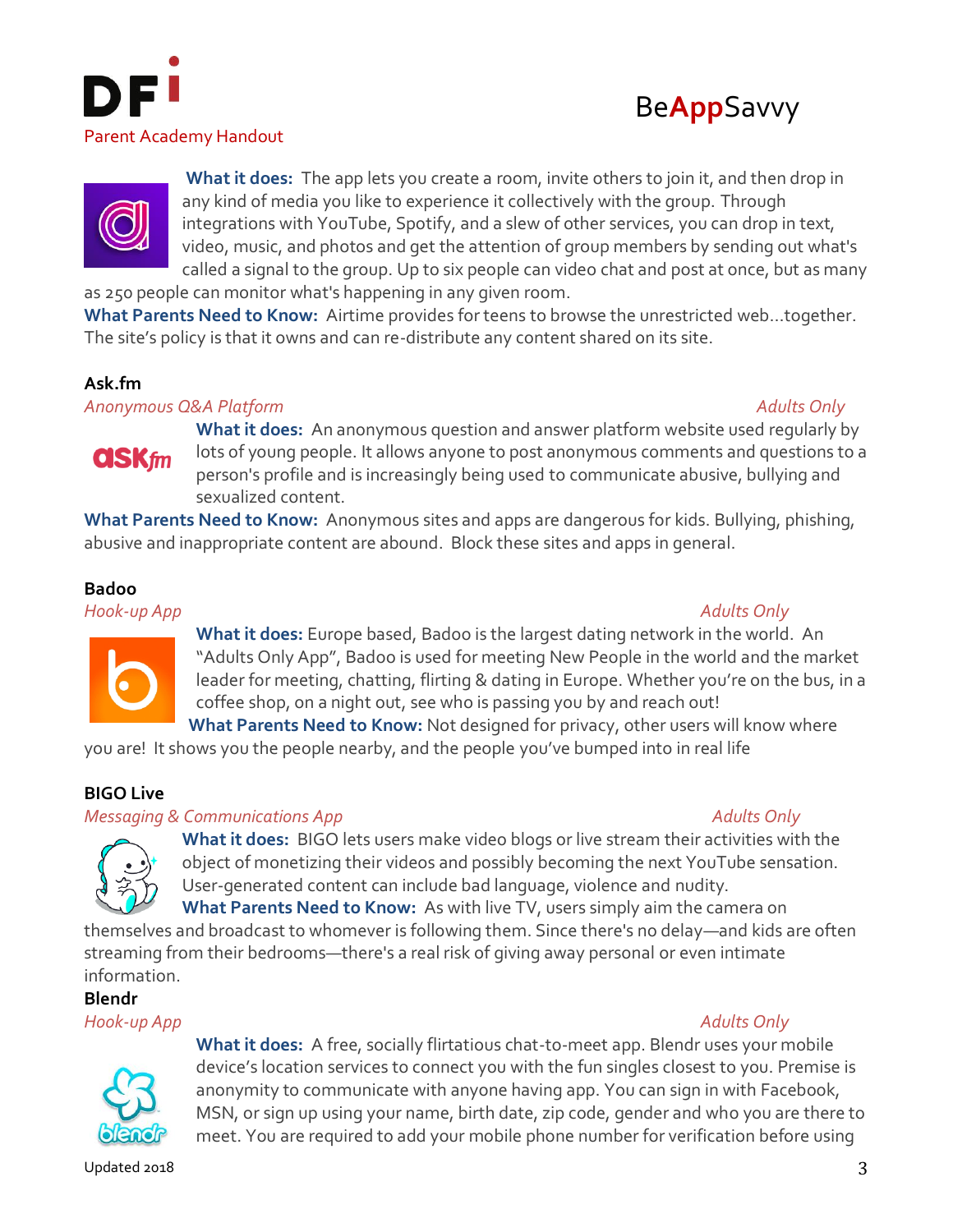



the app. It is the fastest growing hook-up app on the market. Big for sexting and potential on line predators.

**What Parents Need to Know:** These sites store personal information, share location, lack significant privacy controls and are prone to predators. These sites are not recommended in any circumstance.

# **Chatous**

*Chat / Video Chat Adults Only*





**What it does:** Compared as an alternative to Omegle, Chatous allows you to chat with people from all over the world about the topics you care about – all in an App on your phone. Let's you easily share disappearing photos, videos, and audio messages. In 2016 moved to more of a premium membership model.

**What Parents Need to Know:** Lots of nudity on site and sexual predators have been known to use the site. The site is dangerous for kids of any age.

# **ChatRoulette.com**

# *Chat / Video Chat Adults Only*

**88** chatroulette"

**What it does:** A place where you can interact with new people all over the world with text-chat, webcam and mic. Site does require username, password and email and does have moderators and algorithms that look for inappropriate content. That said, upwards of 25% of the random chats include suggestive material, pornography, bullying and other inappropriate content.

**What Parents Need to Know:** Because it's on the edge of society, this is a popular place for teens to explore. As a result, Predators flock looking for unsuspecting users and generally there are not a lot of positive things for a developing mind…at any age. In addition to the main site, many "side" sites have emerged around interests. These are typically worse than the main site. Block this site and keep children out.

# **Cloaq**

# *Anonymous Platform Adults Only*



**What it does:** Cloaq is a place to share and discuss your thoughts without your personal identity or reputation attached to them. It's an anonymous platform for you to be yourself and talk about the things you really believe in, without worrying about how people will judge you - An invisibility cloak for your online social expression. Has become an area for users to post inappropriate comments about others.

**What Parents Need to Know:** Anonymous sites and apps are dangerous for kids. Bullying, phishing, abusive & inappropriate content are abound. Block these sites and apps in general.

# **Creepypasta**

*Social Network 18+*



**What it does:** Horror stories, legends and images passed around the Internet meant to disturb and frighten readers. The entries are short, user generated ghost or alien stories and images. Some fictional characters on the site have been developed to carry storylines over time. Slender Man, Jeff the Killer, Ted the Caver and Psychosis are a few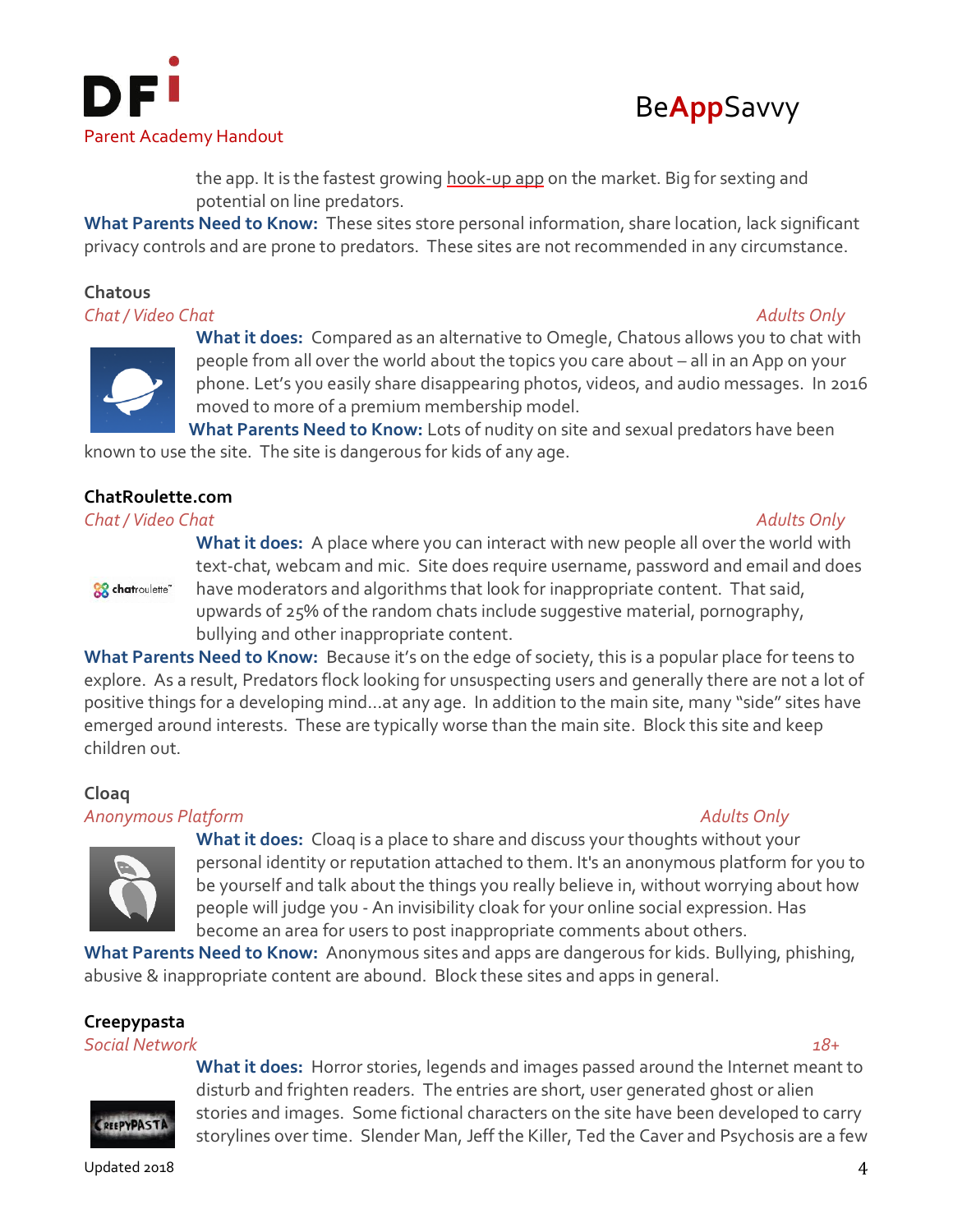



of these characters. The site is very explicit and states clearly that it is meant for 18+ year olds and should be considered Rated R content.

**What Parents Need to Know:** This site is not meant for children or teens as the content can blur the lines of reality for some younger teens as happened in a 2014 case where two girls stabbed another to "prove" one of the characters wrong.

# **CrushZone**

*Hook-up App Adults Only*

**CRUSH ZONE** 

**What it does:** Crush Zone is a free teen dating site for young people from all over the world. Designed for ages 13-21, which is the first red flag. Share photos, discuss on forums, chat with other users for free and without limitations.

**What Parents Need to Know:** These sites store personal information, share location, lack significant privacy controls and are prone to predators. These sites are not recommended in any circumstance.

# **Discord**

### *Anonymous Messaging Platform 16+*

**What it does:** Discord is an anonymous chat platform that was originally used for chatting between gamers. While that is still the apps main purpose, some groups like the alt-right have found ways to use this platform to communicate and plan events. Discord has put teams and policies in place to get rid of these groups but some may still exist.

**What it does:** Discord is used for communication between gamers, but there is still harassment and bullying on this site. Other harmful content like pornography and white supremacy groups have been found in chat rooms.

# **Down**



**What it does:** Original name: Bang With Friends. Allows you to set up discrete sexual encounters with Facebook friends. Down lets you anonymously express an interest in hooking up with "friends." If they reciprocate, you'll be notified and can plan a meet-up. Supposedly for 18+ but Facebook is 13+. Graphic images and inappropriate content for kids.

**What Parents Need to Know:** These sites store personal information, share location, lack significant privacy controls and are prone to predators. These sites are not recommended in any circumstance.

# **Dropbox**

# *Content Management / Sharing 13+*

**What it does:** US Based. Dropbox is a home for all your photos, docs, videos, and files. People can invite friends, family, and teammates to any folder in your Dropbox, and it'll be as if you saved that folder straight to their computer. This makes Dropbox perfect for team projects, sharing party photos with friends, or recording your band's debut album.

**What Parents Need to Know:** While there is no inappropriate content in the tool itself, kids can share

# *Hook-up App Adults Only*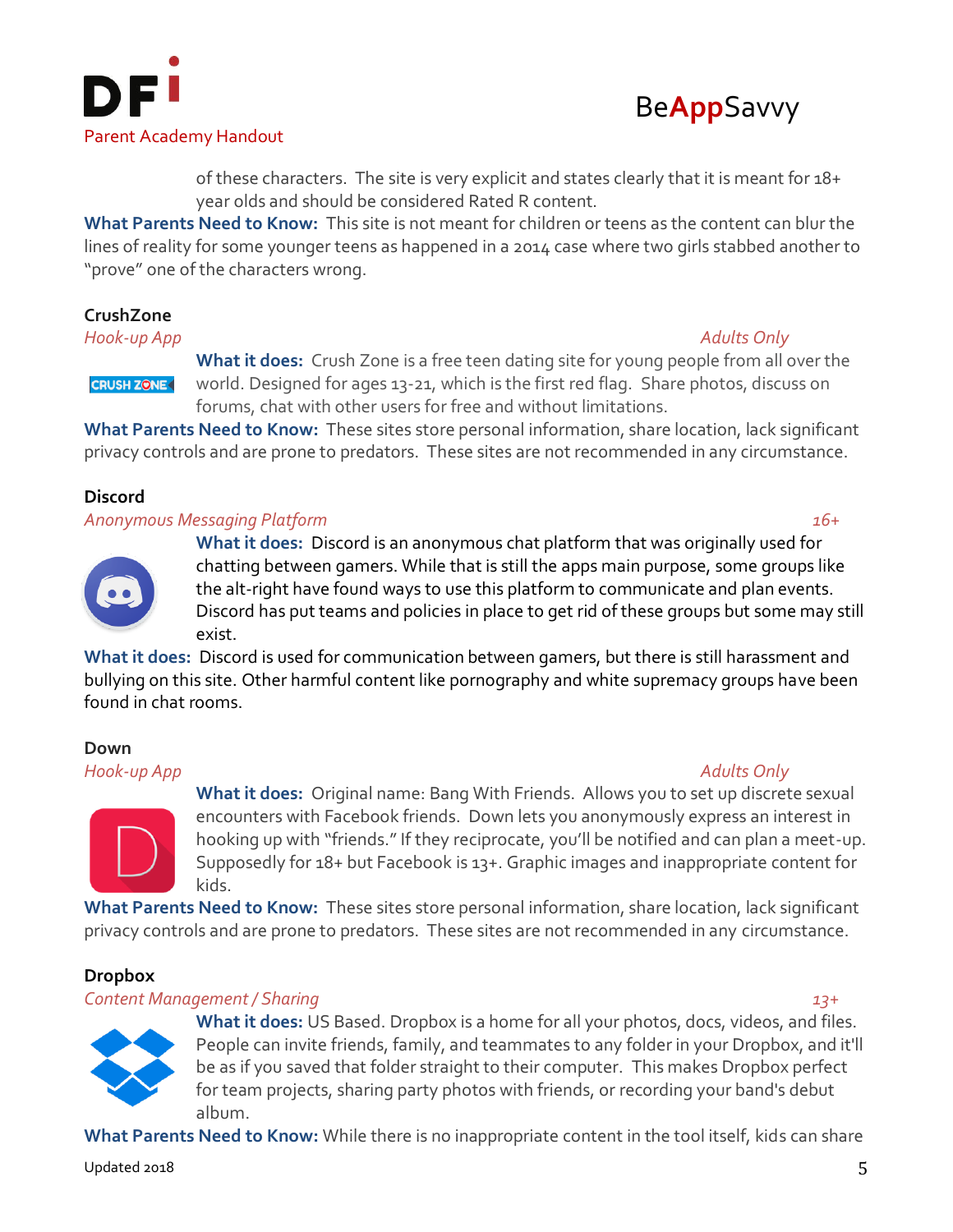



or receive questionable content from other peers. Just keep an eye on it periodically.

# **Facebook**

*Social Network 13+ Privacy Settings Recommended*



**What it does:** US Based. Facebook the largest, most pervasive social network on the planet. It is defined as an online social networking website where people can create profiles, share information such as photos and quotes about themselves, and respond or link to the information posted by others. Users can "follow" celebrities, Brands, friends and anyone else.

**What Parents Need to Know:** Users can and do produce unwanted and/or racy content. Know your child's "friends" list to understand what type of content they will likely have access to. Generally, Facebook has strong Safety and privacy settings (if you use them).

# **Facebook Messenger**

*Messaging & Communications App 13+ Privacy Settings Recommended*



**What it does:** Works like texting, but you don't have to pay for every message. Also, allows photo and video exchange as well as phone calls and video calls. It also has location based capabilities which can lead to safety issues if not turned off. Many apps work with Messenger and you can do in-app purchases. In addition to 1-to-1 communications, you can video chat with up to 6 people per session. This gives it the "Houseparty" app feel.

**What Parents Need to Know:** This is video chatting with known contacts. Use the app in open areas if possible, know who their friends are. Facebook is one of the better platforms for addressing safety and privacy. Unless you lock-down the app to family members, Messenger is not recommended for ages under 13.

# **Facebook Rooms**

# *Social Network 13+ Privacy Settings Recommended*

**What it does:** It's first iteration from 2013 failed as a semi-anonymous chat room created by Facebook. Now it is being brought back in late 2016 as part of its Messenger platform and will allow for on-topic conversations.

**What Parents Need to Know:** This version should have the same types of controls generally available in Facebook proper. Precautions: implement privacy.

# **FireChat**

# *Messaging & Communications App 13+*

**What it does:** FireChat is a proprietary mobile app, developed by Open Garden. It builds its own mesh network without the use of internet using Bluetooth and peer-topeer Wi-Fi. As long as devices are located within 200 feet of each other, FireChat can

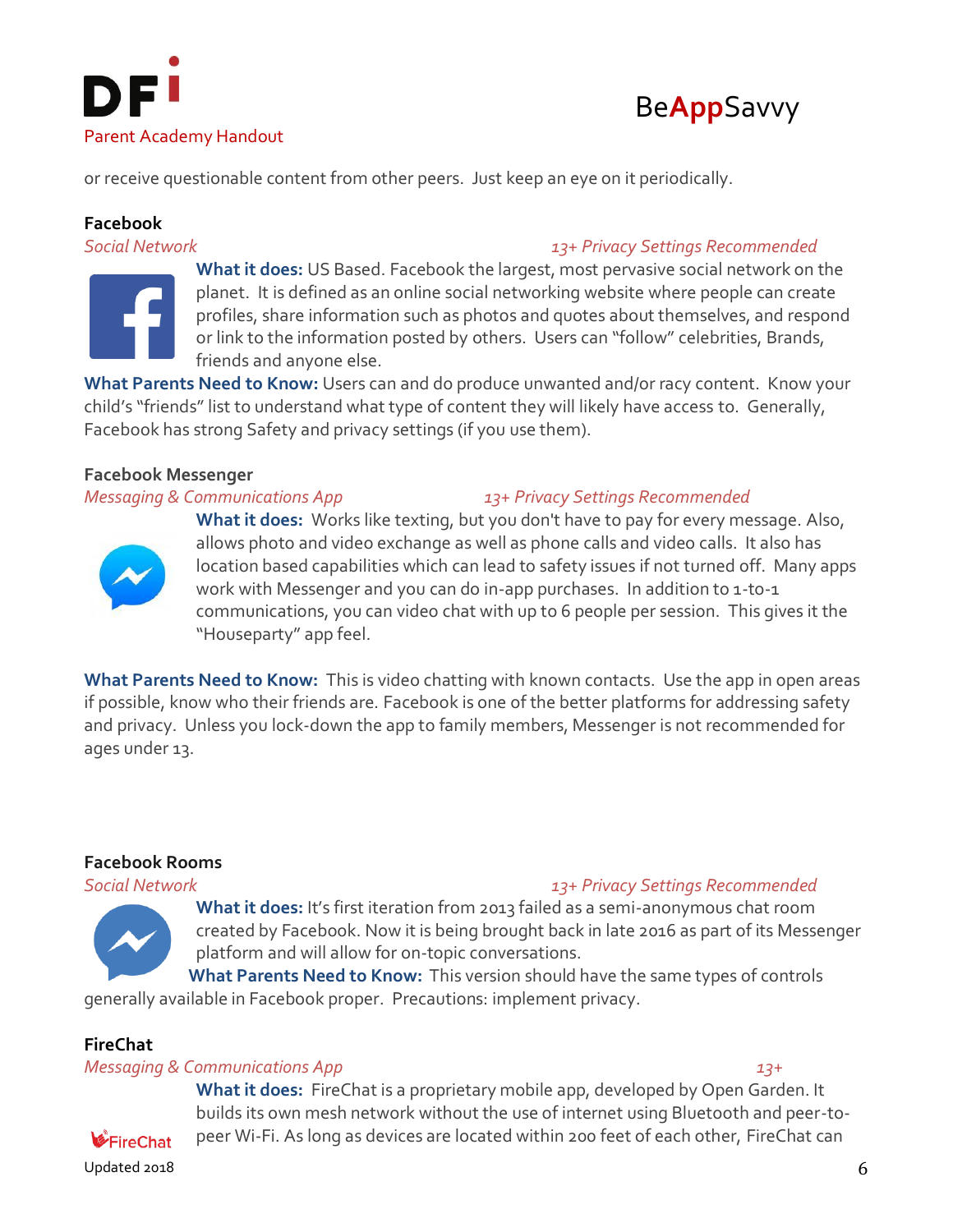



transmit messages and pictures to or through those smartphones or tablets. Conversations can be public or through private messages. Though it was not designed with the purpose in mind, FireChat has been used as a communication tool in some civil protests.

**What Parents Need to Know:** FireChat does have private messaging and is a bare bones messaging tool for children who are not connected to a network. Little is known about the encryption of the app and once a node, content can stream through the connected device. Teach kids how to message privately and implications of posting publicly.

# **Flickr**



# *Photo Sharing 13+ Privacy Settings Recommended*

**What it does:** US Based, owned by Yahoo, Flickr is a website that allows users to share photographs and videos. It supports an active and engaged community where people share and explore each other's photos. You can share and host hundreds of your own flick pictures on Flickr without paying a dime.

**What Parents Need to Know:** Relatively safe if you use privacy settings. Example: Hosting the GPS location of your photos could unexpectedly expose the location of the photographer.

# **Foursquare**

*Social Network 18+*



**What it does:** Foursquare is a location based social network that encourages member to meet in person. The app's purpose is to help you discover and share information about businesses and attractions around you but without age limits or filters for teens, this app can be dangerous.

**What Parents Need to Know:** Unfortunately, location sharing is public at any time even if not using app and without parent controls or predator filters, this app is not recommended for teens.

# **Frontback**

# *Photo Sharing 13+ Privacy Settings Recommended*



**What it does:** Frontback lets you capture a photo of you and what you see. Take a photo with the front camera, another with the back camera, and share them both in a single image. It's you and your perspective. Frontback is a camera app that lets you capture and share multiple sides of the same moment or story such as front and back pictures or before and after. You can view posts without an account, so it is a public forum. To post Frontbacks you need an account. If you connect Frontback with your social network accounts you can cross post to Facebook, Twitter, and Instagram. App has location based features.

**What Parents Need to Know:** Frontback is a public network with some privacy controls. Not a lot of users and you should keep pictures of children in a private group.

**Google Docs** *Online Utility 8+*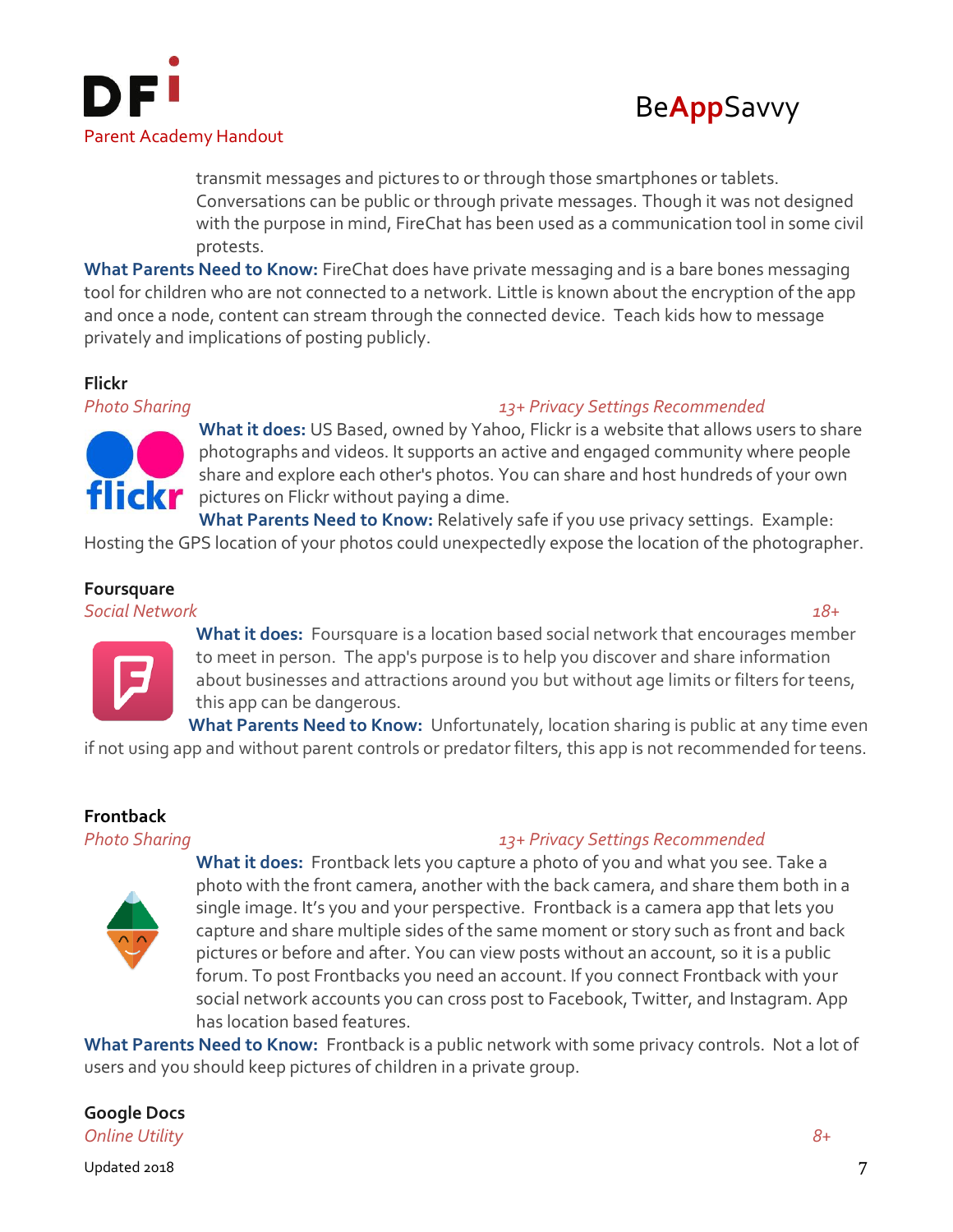





**What it does:** Google Docs is a free, Web-based office suite and data storage service offered by Google within its Google Drive service. It allows users to create and edit documents online while collaborating in real-time with other users. Google has become a de-facto standard in many schools at all levels. While in school, Administrators can limit access and oversee accounts. However, to access away from school, kids may need an account to receive notifications, etc.

**What Parents Need to Know:** While Google has opened the doors to helping reinvent the learning process, there are still dangers in the platform with inappropriate content, bullying, etc. Use <https://www.google.com/safetycenter/families/start/> to set the right controls for your family situation.

# **Google+**

*Social Network 12+*



**What it does:** Google+ is a social media network that allows you to post things to "circles" or to the public. Google has implemented privacy guidelines to help insure safe teenage use. Google is able to filter out posts that are not age appropriate for teens while also giving safety tips for kids and parents.

**What Parents Need to Know:** Like any other social media website, nothing is 100% safe. Google tries its best to insure responsible use of this app.

# **Grom Social**

*Social Network 6 - 12*



**What it does:** Grom Social is a safe social network created By Kids For Kids.A social network geared toward kids age 5-16. Kids play games, make friends, chat and learn about digital citizenship in a safe social network that is monitored live 24/7. Inappropriate content or behavior (photos, language, bullying, etc.) is identified by digital filters and our cast of Grom Helpers. Grom Helpers are real people that monitor the site 24 hours a day, 7 days a week, 365 days a year.

**What Parents Need to Know:** Grom Social is a social network that has built safeguards, privacy and content geared for younger children. Still run by the family, much of the content is insular and some ads appear that are less desirable for youngsters. Safe for kids, but they may get bored after a while until membership takes off.

# **GroupMe**

# *Messaging & Communications App*



*13+*

**What it does:** Owned by Microsoft, GroupMe is a messaging app that allows users to message people in their contacts or others through Facebook and Twitter. The users are allowed to make group messages with as many people as they would like. This app can use wifi and sms to send messages in a chat.

**What Parents Need to Know:** GroupMe can be a great tool for communicating with school and social groups. There are some draw backs to the app though. Because it is easy to start large chats, sometimes these chats can be used for bullying and inappropriate activity.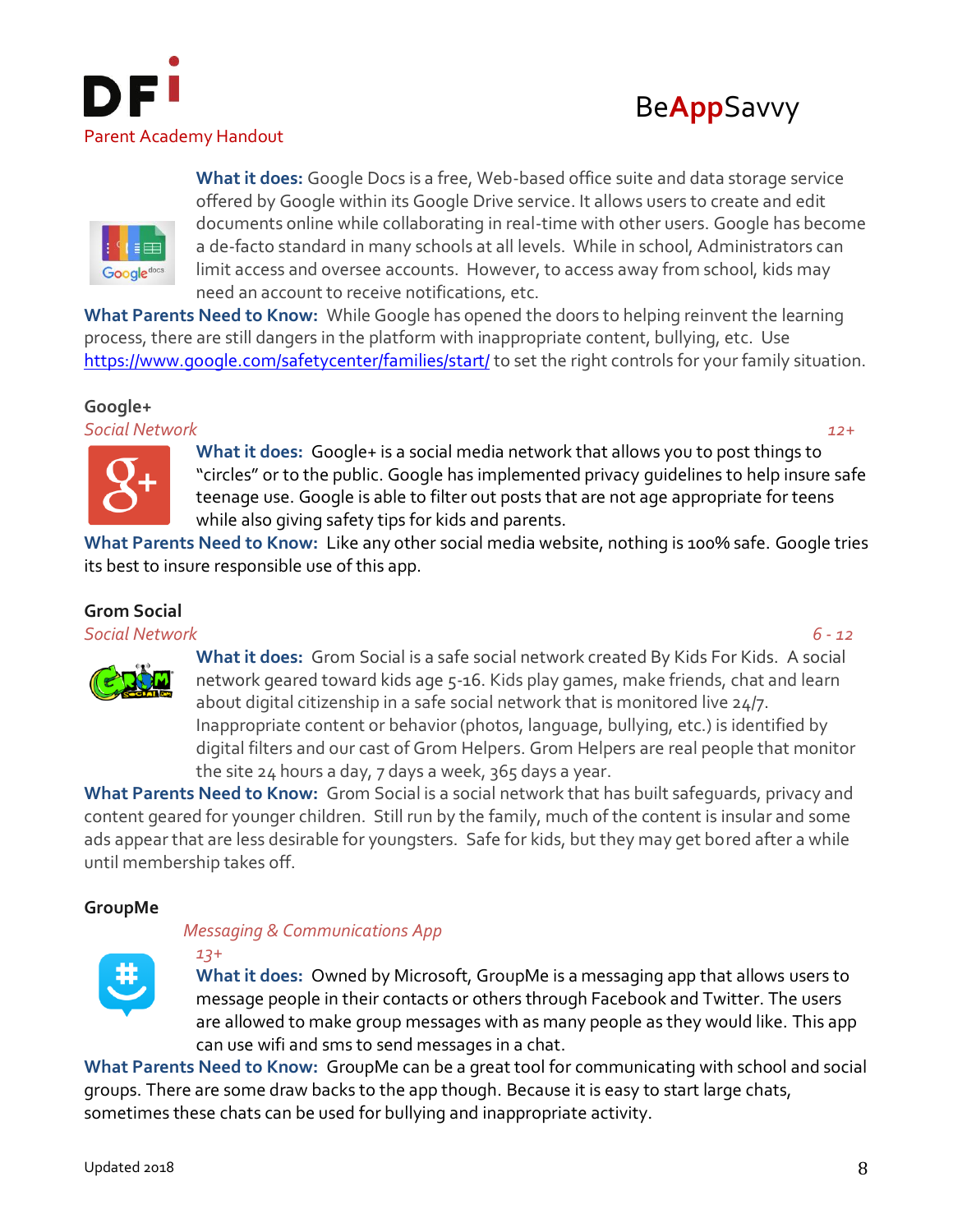



# **Houseparty**

# *Messaging & Communications App 13+*



What it does: Built by Meerkat as a "second act", Houseparty is a video streaming app designed for live video chatting. Connecting up to 8 people at a time, its' "spontaneous togetherness" will tie you into any friends who are on the app when you access it. Growing in popularity with teens, this app does have some safeguards like private rooms and notifications when a stranger enters a public chat.

**What Parents Need to Know:** As we start to enter the "post-selfie" era, Houseparty provides a more authentic way to connect with close friends and family without chasing likes and shares. There are some safeguards built in so it limits access from strangers. Choose your friends wisely as whatever your child's friends are sharing becomes the quality of the App. Warn your children that you can take screenshots of the video chat even when in a private room.

# **Instagram**

*Photo Sharing 16+ Privacy Settings Recommended*



**What it does:** An online mobile photo-sharing, video-sharing, and social networking service that enables its users to take pictures and videos, and share them either publicly or privately on the app, as well as through a variety of other social networking platforms, such as Facebook, Twitter, Tumblr, and Flickr.

**What Parents Need to Know:** For safety reason, Geolocation services & privacy settings should be adjusted to avoid risk to users. Content and Comments are sometimes inappropriate. As of 2016, users can live-stream video, and video streams and selected private photos will disappear, [Snapchat](https://www.commonsensemedia.org/app-reviews/snapchat) style. As a result, has been found to be a popular site for posting selfies, sexting, bullying, & selling drugs on line.

# **Keek**

# *Video Social Network 13+ Privacy Settings Recommended*



**What it does:** Keek is a new social media network that focuses on micro-video sharing. Users broadcast 36 second videos, status updates and can share them with friends or followers. Profiles are public by default and we recommend setting privacy. Like any public network, content can be dicey for sure. Older kids may be OK, not recommended for younger ages. Similar to Facebook but uses videos.

**What Parents Need to Know:** All profiles should be set to private, content can get iffy when children begin searching.

# **kik**

### *Messaging App Adults Only*

**What it does:** An instant messenger & video app for mobile devices that uses a [smartphone's](https://en.wikipedia.org/wiki/Smartphone) data plan o[r Wi-Fi](https://en.wikipedia.org/wiki/Wi-Fi) to transmit and receive messages, photos, videos, sketches, mobile webpages, and other content after users register a username.

What Parents Need to Know: Kik is known for its features preserving users' anonymity, such as allowing users to register without providing a telephone number, and preventing users from being located on the service (including by the company itself) through any information other than their chosen username. It has drawn controversy due to its reported involvement in several incidents of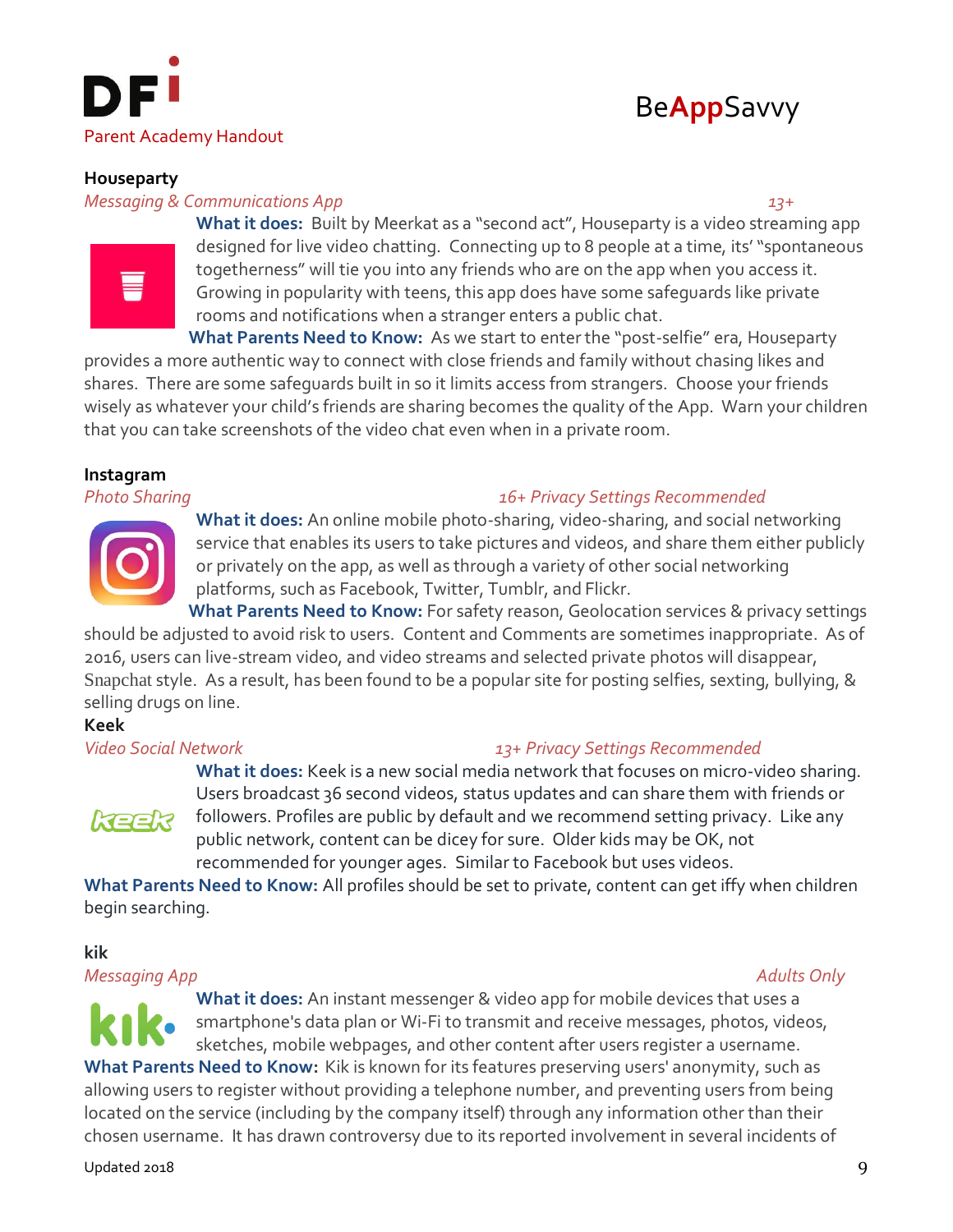



[child exploitation](https://en.wikipedia.org/wiki/Child_sexual_abuse) and accessibility to pornography. The app has been criticized as unsafe for minors due to its anonymity features and allegedly weak parental control mechanisms.

# **Kiwi**

# *Anonymous Q&A Platform 16+ Privacy Settings Recommended*



**What it does:** Made by Chatous, this is an anonymous question and answer platform website used regularly by lots of young people. It allows anyone to post anonymous comments and questions to a person's profile and is increasingly being used to communicate abusive, bullying and sexualized content

**What Parents Need to Know:** The combination of anonymity and proximity make this app unsafe for children. In addition to being unsafe, the core components mentioned above create a fertile ground for anonymous bullying across a school.

# **Kudos (aka Kuddle)**

*Photo Sharing 8+*



**What it does:** Kudos is billed as a safer way for kids to get introduced to social media, while still under a parent's watchful eye. The photo-sharing app, which is like a more restricted version of Instagram, allows children to post and share photos with friends in a protected environment, safe from cyberbullying or unwanted connections from strangers.

**What Parents Need to Know:** With parental controls and a copy of everything sent and received, this app is one of the safest for young children and a good way to get into photo sharing for both kids and parents.

# **Lego Life**

## *Social Network 6 - 12*



**What it Does:** Lego Life is a new social network created and managed by Lego. Looking to create the safest possible experience, Lego is doing some very interesting things. Using a mix of Lego and Marvel characters, they keep children busy on new challenges, cool builds, safe environments to share. Moderators take on Lego characters so you can get a thumb's up from Lego Batman!

**What Parents Need to Know:** Fully moderated, it's like a Pinterest for kids. No facial images allowed, no typing (only Lego Emoji's), a new challenge to build Lego's every week, lots of encouragement from moderators and names/handles of the children are randomly chosen.

# **Live.ly**

# *Video Social Network 17+*



**What it does:** a "live video streaming platform created by musical.ly. You can start a live.ly to broadcast to your fans and friends, and have real-time interactions…" Basically, you can take advantage of something that used to only be available to network TV and broadcast yourself real-time, anytime to anyone who is on the app. Take a snapshot, comment, send digital gifts, follow broadcasters, etc.

**What Parents Need to Know:** The connection to Musical.ly can be disarming. The reality is live

Updated 2018  $\hspace{0.5cm}10$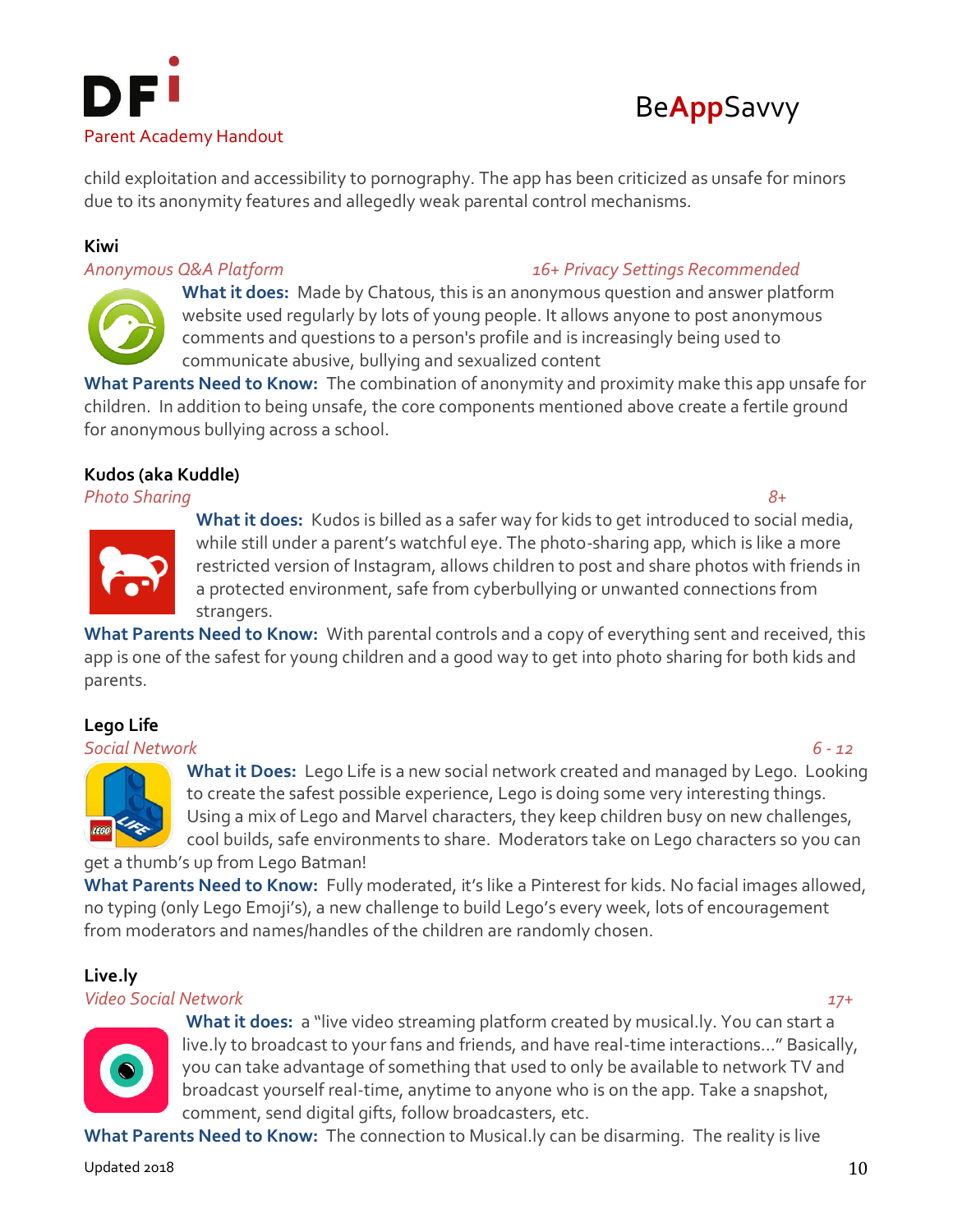



streaming where anyone can comment, ask you to do or say anything is dangerous for adults let alone children.

# **Live.me**

## *Video Social Network Adults Only*



**What it does:** A video streaming app from Hong Kong. Live.me is a place to live broadcasting video chat with over 25,000,000 people(downloads) from 85 countries. You can stream, video chat, make vlog and get paid for doing stuff you love and join communities of people who love that same stuff super easily and fast.

**What Parents Need to Know:** Live.me is part of a new wave of apps that let young people send live broadcasts to anyone interested, often from their bedrooms. However, a covert method of pinpointing the locations of some users has been widely shared on the internet since August, allowing internet predators to pinpoint the homes of children or anyone else livestreaming.

# **Marimba Chat**

### *Messaging & Communications App 8+*



**What it does:** Marimba is a protected messaging app for younger children. Built with children's privacy as a priority, this app is COPPA compliant and certified by the kidSAFE Seal Program. Parents can easily set up and manage any and all communications including approving connections, setting limits and actual live chat supervision.

**What Parents Need to Know:** This app is one of the safest for young children and a good way to get into mobile messaging for both kids and parents.

# **MeetMe**

### *Messaging & Communications App* Adults Only



**What it does:** MeetMe is a chat app that is used for dating and finding connections. This app allows you to find others and communicate with each other. The age restriction on the app says that you must be 13+ years old and be in high school. On this site you can buy credits that allow you to be found easier to increase your number of matches.

**What Parents Need to Know:** This is a place where pedophiles and sex offenders can easily come into contact with your child. The ages of people using this app range from 13 to 50+ years old. There may also be pornographic images on this site.

**Medium** *Media / Blogging 14+*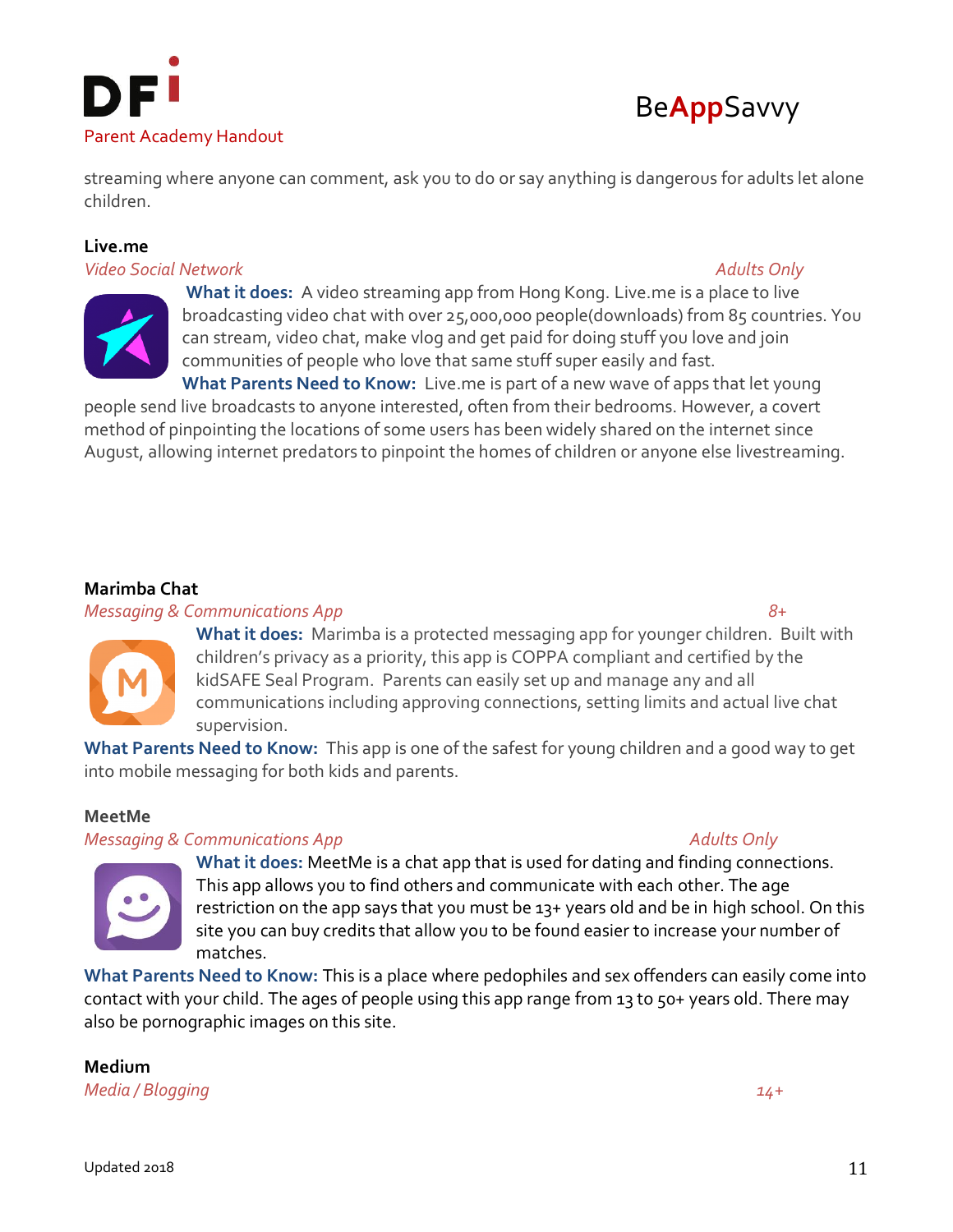





**What it does:** Medium was created by a Co-founder of Twitter so that people could share stories and information with more than 140 characters. This is a subscription based app that allows users to post blogs and stories as well as follow different news sources and bloggers.

**What Parents Need to Know:** This site is growing in popularity, it is always a good idea to use caution while browsing.

# **Monkey**

# *Chat / Video Chat Adults Only*



What it does: It is intended as a way to create a community of teens where they could meet people or find others with shared interests. One of the most downloaded apps among the 25 & under crowd with an average age of 23. Meant to be "Chatroulette without the pervs", the video chat app connects users around the world for 10 second videos using their Snapchat names.

**What Parents Need to Know:** There is still a bunch of monkey business on here. CNBC did a small study but it is indicative of many of the accounts -"But a brief time on the app revealed the same issues that brought down Chatroulette after a brief period of massive popularity in 2010. Among the 25 users CNBC chatted with, one was engaging in a sexually explicit act while another was showing off his genitals."

# **Musical.ly**



# *Video Social Network 13+ Privacy Settings Recommended*

**What it does:** MUSICAL.LY is a lively social network built around creating, sharing, and searching for user-created music videos called "musicals." Users can use the app to create instant music videos that combine a variety of effects dancing and lip sync voice overs. It also lets users take part in contests, follow power users, musicians and celebrities as a way to get started. Musical.ly does a decent job at screening most of the really bad content, however much like there are inappropriate songs on SiriusXM, there are racy songs, racy lyrics and racy dancing. How racy is too racy - is really up to you as parents.

**What Parents Need to Know:** All accounts are public by default, change settings to private. This app encourages likes and followers for accounts and content which can lead to obsessive behavior and taking content further to the edge. This is not a great app for younger users, however there is not much that an older middle schooler will not come across in a day at school.

# **MyEx.com**

*Anonymous Platform Adults Only*

# mve.

**What it does:** Post pictures and comments about ex boyfriends or girlfriends as revenge. Most pictures and content are pornographic in nature. Not a site that you want to have to deal with should someone post your pictures there.

**What Parents Need to Know:** Anonymous sites and apps are dangerous for kids. Bullying, phishing, abusive and inappropriate content are abound. Block these sites and apps in general.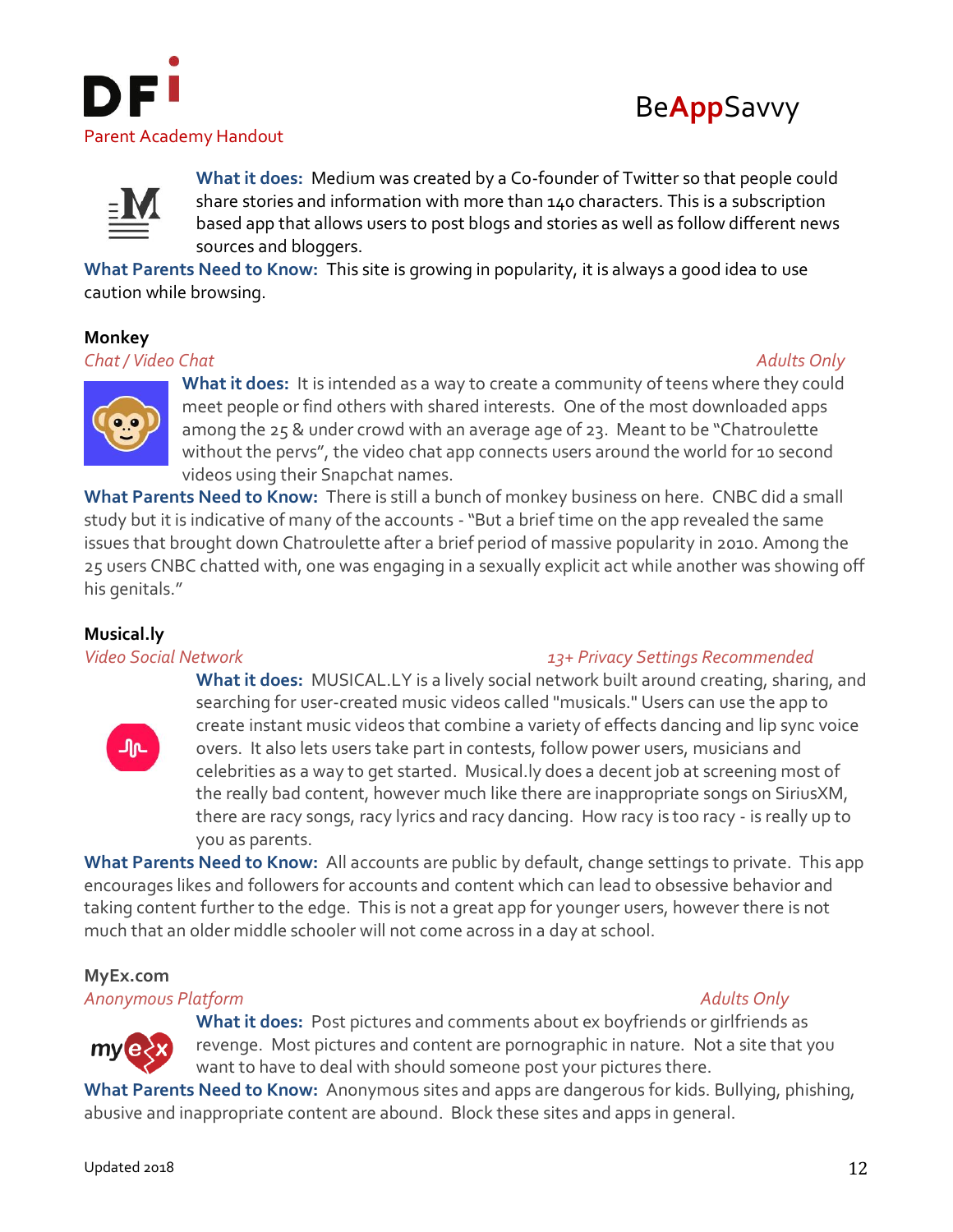

# **MyLOL**

*Hook-up App Adults Only*

# Be**App**Savvy



**What it does:** MyLOL is a TEEN social network that allows you to make NEW FRIENDS near you and around the world! MyLOL is the #1 teen dating app in the US, UK, and Canada and is designed for students 13-19 years old. Built-in features of MyLOL encourage users to send private messages to random strangers. Create a fun profile, chat and discuss about your favorite interests!

**What Parents Need to Know:** The app encourages teens to send messages to strangers, users regularly post inappropriate pictures and there is nothing to stop a predator from using the app to browse for potential targets.

# **My Space**

*Social Network 13+*



**What it does:** Yes, this is still a "thing". Social networking site that is mostly focused on music and artists, it allows its users to create webpages to interact with other users. Users of the service can create blogs, upload videos and photos, and design profiles to showcase their interests and talents. Lost popularity to Facebook but gaining some popularity again among young people.

**What Parents Need to Know:** A much better version than in the past. Being mostly music, there are no filters for the songs or lyrics.

# **OkCupid**

*Hook-up App Adults Only*



**What it does:** OkCupid is a free dating app that finds you matches based on what you really care about. Supposed to anonymously match you with another dater in your area for, well, a blind date. Known to be a "casual hook up" site. Recently had a data breech that made user's email addresses accessible.

**What Parents Need to Know:** These sites store personal information, share location, lack significant privacy controls and are prone to predators. These sites are not

recommended in any circumstance.

# **Omegle**

*Chat / Video Chat Adults Only*



**What it does:** Omegle is a website. They pick someone at random and let you talk oneon-one. Chats are anonymous unless you tell someone who you are, and you can stop a chat at any time. Also, allows for webcam chats & photo capabilities. Utilizes Facebook to connect with others. Site is supposed to be for 18+.

**What Parents Need to Know:** Lots of nudity on site and sexual predators have been known to use the site. The site is dangerous for kids of any age.

# **OnlyFans**

*Messaging & Communications App* Adults Only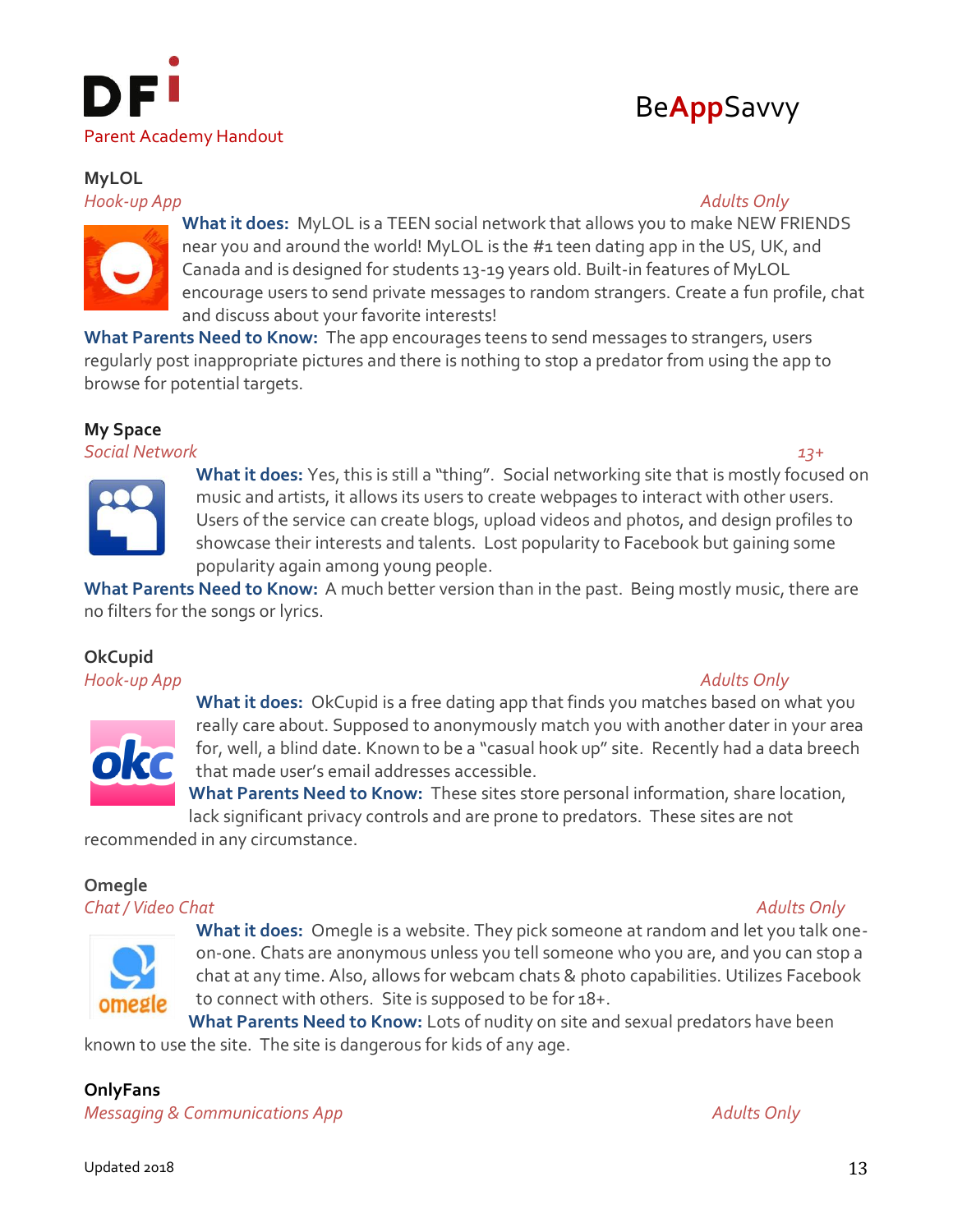





**What it does:** Released in 2016, OnlyFans is a social media website for you and your fans! Set a monthly subscription price and then get paid for your content. Whether your content attracts Chefs, Mechanics, Do-it-yourselfers' or porn addicts – you can set the price of your content and people who are interested will subscribe and pay for it. **What Parents Need to Know:** OnlyFans has already attracted a large crowd of adult

performers who are advertising moving to OnlyFans on their personal pages. Since this application allows for users to get paid for the uploaded content, it may become attractive to human traffickers as a means to exploit the services for financial gain.

# **Oovoo**

# *Messaging & Communications App 16+*

**What it does:** Provides free, high-quality video chat, messaging, and voice calls. Video chat is similar to Skype. Able to connect with others around the world (i.e. strangers) anytime, on any device. Users can record and upload videos to YouTube as well as IM features. There are some privacy settings but you have to be vigilant **What Parents Need to Know:** A quick search on Twitter or Instagram for "oovoo" and

you will see there are plenty of adult users and adult content. Profiles are automatically public. There are Private settings but it feels like an island surrounded by shark infested waters. Not recommended for children or young teens.

# **Path**



# *Social Network 13+ Privacy Settings Recommended*

**What it does:** Path is a social networking-enabled photo sharing and messaging service for mobile devices that was launched in November 2010. While it's early days limited connections to 50, then 150, those restrictions are now gone. Heavily used in Indonesia, the platform was purchased in 2015 by Kakao (a South Korean social network.

**What Parents Need to Know:** Path has always been known to be a relatively safe launch point as a network itself and as a launch point into other social networks (Facebook, Instagram, Twitter, etc). Privacy settings need to be turned on and Geolocation turned off. Will keep an eye on Path if their owners change the service from its current "Path".

# **Peeple**

# *Anonymous Platform Adults Only*

# **S** beeple

**What it does:** Application that allows people to leave recommendations for other people based on professional, personal and romantic relationships. Allow you to rate people. Many call it the YELP of social media.

**What Parents Need to Know:** Anonymous sites and apps are dangerous for kids. Bullying, phishing, abusive and inappropriate content are abound. Generally, block these sites & apps.

# **Photoswap**

*Anonymous Platform Adults Only*

**What it does:** Anonymous social networking app that lets you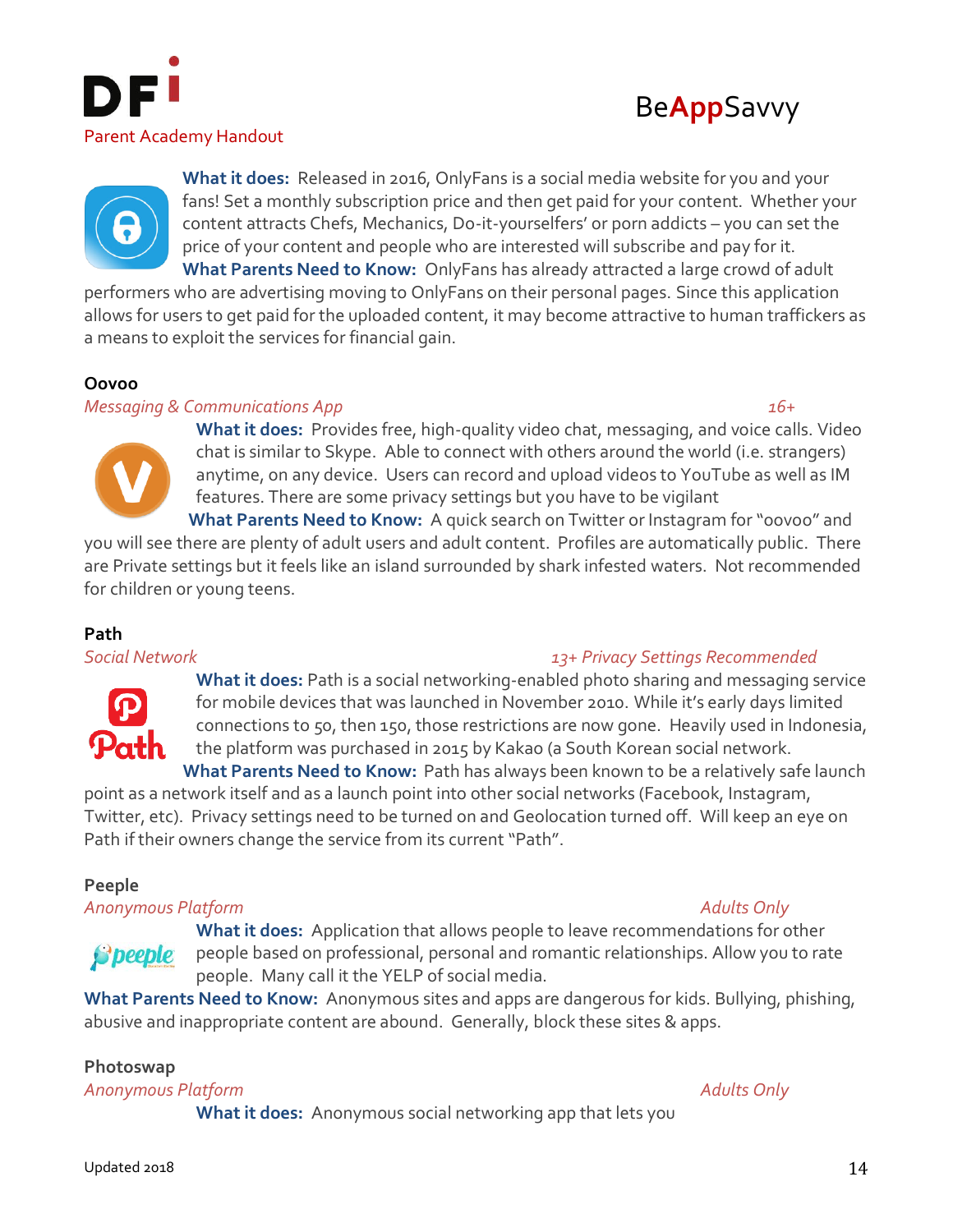





meet new people from all over the world and keep in touch with them in the most creative ways using nothing but pictures.

**What Parents Need to Know:** Anonymous sites and apps are dangerous for kids.

Bullying, phishing, abusive and inappropriate content are abound. Block these sites and apps in general.

# **Plenty of Fish (POF)**

*Hook-up App Adults Only*





**What it does:** An online dating platform popular across the world. Based in Vancouver, a basic membership is free and there are premium memberships as well. As of 2015, POF is owned by the parent company of Match.com, Tinder and OKCupid) and they have removed a lot of the predatory features. That said, this is still a dating / hookup network.

**What Parents Need to Know:** These sites store personal information, share location, lack significant privacy controls and are prone to predators. These sites are not recommended in any circumstance. **Pokémon GO**

# *Virtual Reality Game 16+*



**What it does:** Pokémon GO is the first popular Augmented Reality game to appeal to the masses. Players of all ages are encouraged to find different items at actual realworld places. Because not all places are vetted, some report Poke stops on private land, in insecure places and businesses who are not in support. The game uses geolocation, name, email and age and states that it will use this information.

**What Parents Need to Know:** Security Privacy Issues: Details who you are, where you live, where you frequent, time spent there, etc. Access to Google account information (now a downloadable fix but need to apply fix). Data, location and personal security is suspect so make sure you keep the latest version of the game updated.

# **Quora**

*Q&A Site 16+*



**What it does:** Quora has become a widely renowned site for its "Question and Answer" based format. People are allowed to make accounts using their real names and post both questions and answers. With Quora's software, it allows them to display the answers with the most likes.

**What Parents Need to Know:** This site can be a very helpful and informative site however without strong parental controls there is a lot of mature and sexual content throughout.

**Reddit** *Social Network 15+*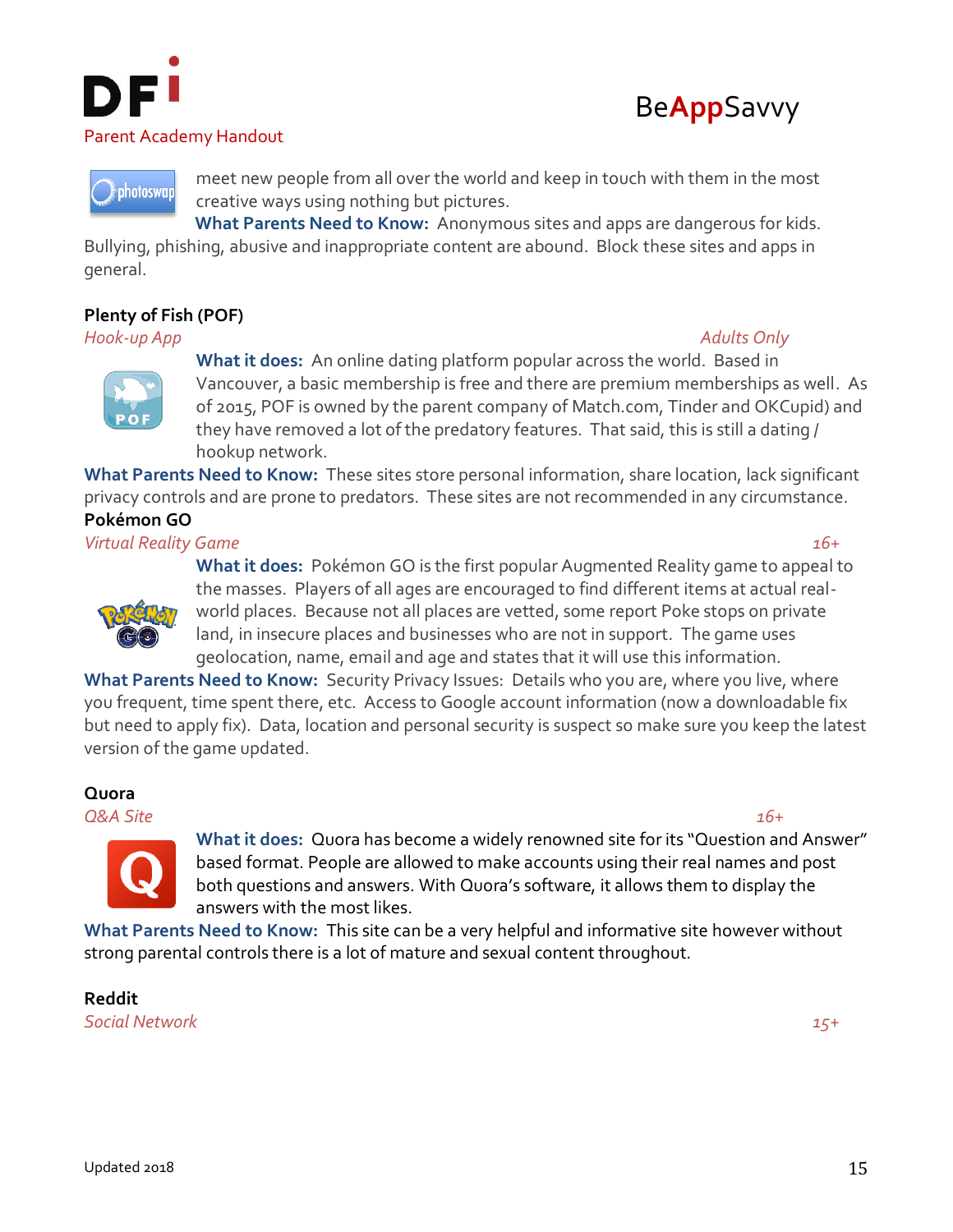





**What it does:** Reddit is a social news aggregation, web content rating, and discussion website. Reddit's registered community members can submit content, such as text posts or direct links. Registered users can then vote submissions up or down to organize the posts and determine their position on the site's pages. The submissions with the most positive votes appear on the front page or the top of a category. Content entries are organized by areas of interest called "subreddits". The subreddit topics include news, science, gaming, movies, music, books, fitness, food, and image-sharing, among many others. The site's terms of use prohibit behaviors such as harassment moderating and limiting harassment has taken substantial resources.

**What Parents Need to Know:** Reddit can be a trove of insightful, challenging and inspirational content. With the moderation features implemented in the last year and being registered, there are not as many trolls, hate speech, etc. – however, just like the rest of the Internet, people post all sorts of things that users will have access to.

# **Roo Kids**

### *Messaging & Communications App 8+*



**What it does:** Roo Kids is a safe & fun instant messaging app for kids with minimum yet critical parental controls. Thoughtful features like: SSL encryption for all messages, no advertising, no camera access in the app, strong abuse reporting capabilities – all make this an ideal app for younger children. Parental controls allow you to set a "curfew" on the app, manage the contact list and control in-app purchases.

**What Parents Need to Know:** This is a good app for children of all ages. We would like to see the filters a bit tighter as they are relatively easy to get through blocked words by simply adding a character to it. Overall though, very safe especially when paired with the ReThink app for tighter language controls.

# **Sarahah**

## *Messaging & Communications App 18+*

**What it does:** Sarahah is a free social media app that lets you receive comments from friends and strangers anonymously. You can also comment on friends' and strangers' profiles without them knowing it's you. The app's name means "honesty," roughly, in Arabic, and was supposedly designed to allow employees to share feedback with each other anonymously. With a way to connect the app to Snapchat, teens have taken to the

platform, and it now has millions of users and has risen to the top of the App Store in several countries.

**What Parents Need to Know:** Some teens may use it to send anonymous messages with their schoolyard crushes, but more often it's used to transmit all the mean things teens would never say to a friend's face. The app connects to your contact list on your phone and provides a link that users share across their social platforms to receive anonymous feedback.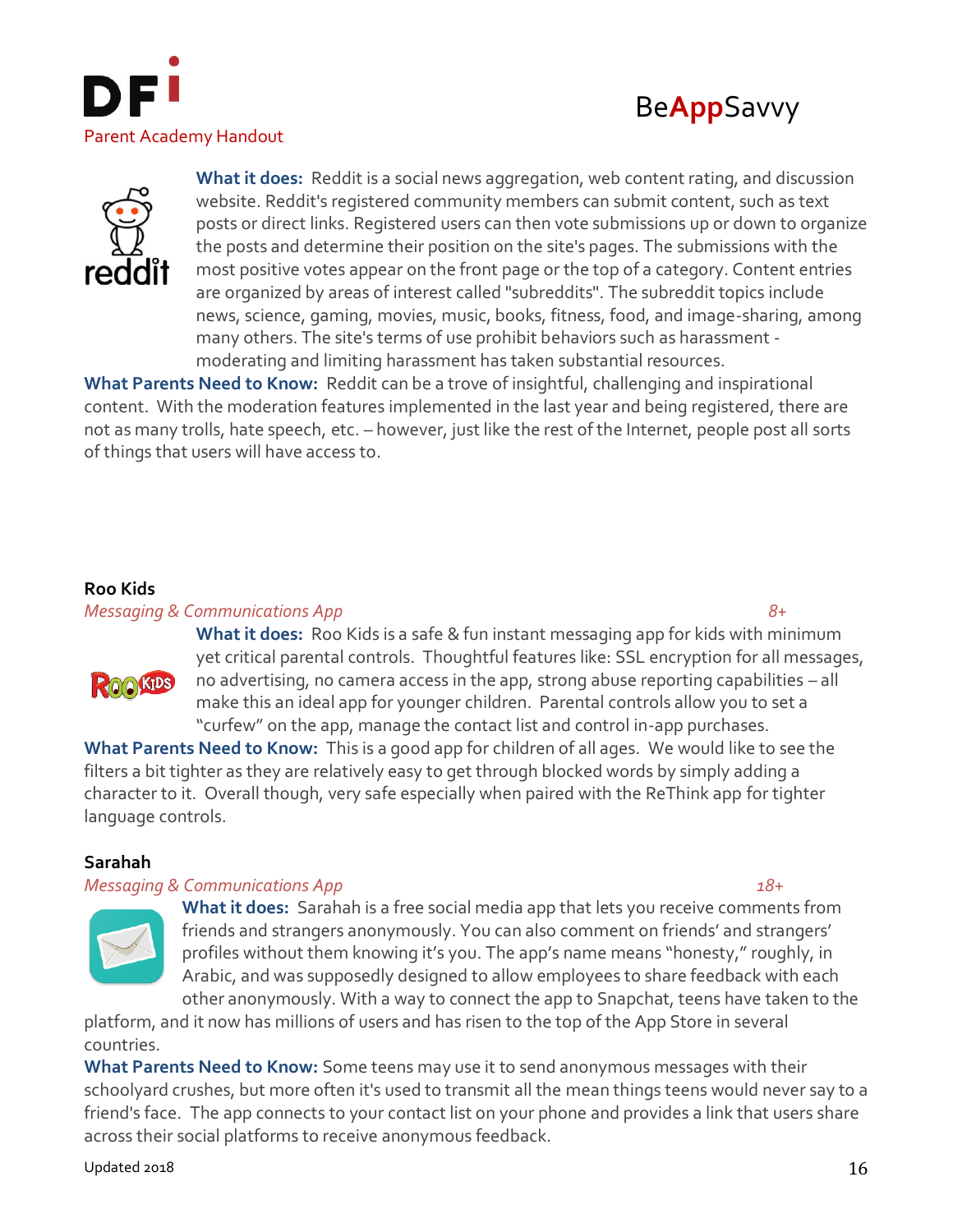



### **Skout** *Hook-up App 18+*

SKOUT<sup>®</sup>

**What it does:** It is a location-based social networking and dating **application** and website. The app is for 13+ but with no real age verification, anyone could sign up. There is a "teen" version however that is easily passed using a fake birthday. Some safety precautions have been implemented, however this remains a dating app with

very suggestive content.

**What Parents Need to Know:** Skout is not the worst dating app we have seen, but it is still a hook-up app designed to connect strangers. In the teen version, geolocation is turned off, but not in the adult section. Hard for parents to monitor this one.

# **Slingshot (Only available in Australia, but has been briefly in the US market)**

*Social Network - Comparison App 13+*



**What it does:** Same makers as Wishbone, Slingshot is targeted at boys. Users are shown two images and vote on which they like more. Polls include Sports, Cars, Games, Girls, Cartoons, Politics, etc. Polls are sponsor supported and can be added by users. Profiles can be anonymous or created with a Facebook or Twitter account. The community self-reports inappropriate content and individuals can delete bullying comments themselves…but they have to see / look at the content/comments first in order to report.

**What Parents Need to Know:** Most of the content is fine. However, Kids can compare classmates, make fun of each other and ask more adult questions. It is ad supported and a lot of data is collected by marketers from all the comparisons. Remove any identifiable info from your profiles, recommend not using Facebook or Twitter to sign up with. Not recommended for younger users.

# **Smack High**

# *Anonymous Platform Adults Only*



**What it does:** Outlet that lets high school students voice their daily happenings, news, opinions, pictures, sports updates, inspirational stories, "smack" about others and other issues occurring within their school and its rivals. Though directed at high-schoolers, younger ages have access.

**What Parents Need to Know:** Anonymous sites and apps are dangerous for kids.

Bullying, phishing, abusive and inappropriate content are abound. Block these sites and apps in general.

**Snapchat** *Messaging & Communications App 14+*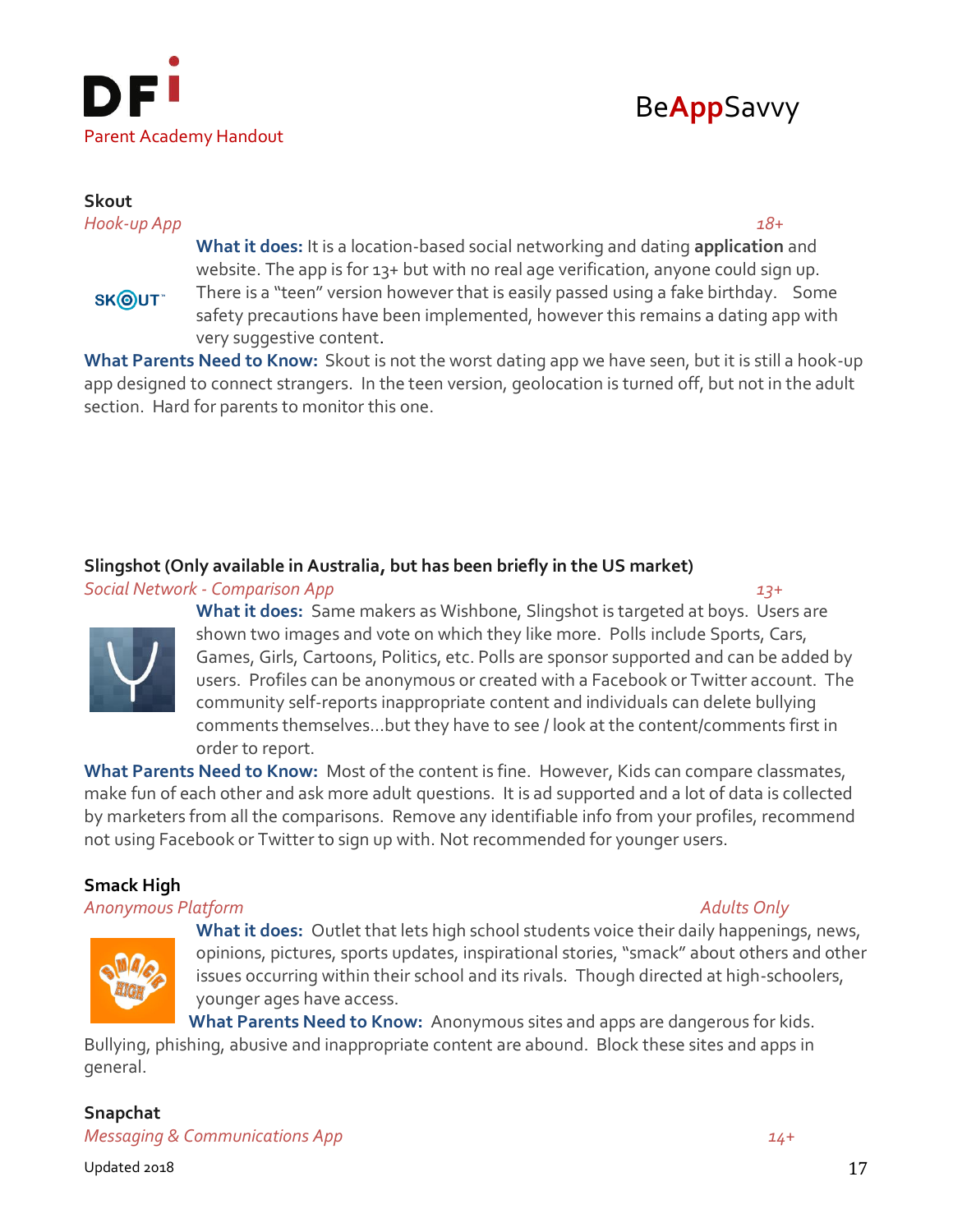





**What it does:** Snapchat is a popular messaging app that allows you to exchange usergenerated photos, texts, videos, and calls -- both audio and video. Snaps are often thought of as "self-destructing" photos and videos (disappear after  $1 - 10$  seconds or the user taps out of the snap). The truth is that there are many apps that will intercept and store Snaps indefinitely and users can screenshot Snaps at any time. With new updates, users can now share their location and track and see where other users are.

**What Parents Need to Know:** "Disappearing" content leads some users to send images/videos/comments that they might not normally send if they were posted somewhere. Parents need to let kids know that nothing "disappears" and any Snap can be saved and re-distributed. Reinforce safe messaging practices always. Location settings can be changed to only allow certain friends to see your location or ghost mode can be enabled so that no one can see your location.

# **Spring.me (now part of Twoo)**

# *Anonymous Platform/ Dating App Adults Only*



**What it does:** Spring.me was an anonymous site to ask & answer, smile, chat & laugh with millions of members & make amazing new friends from all over the world. Thousands of interesting and fun Questions & Answers. Sister website to Ask.fm. Purchased by Twoo in July 2015 they are becoming more of a true dating app. Will keep here until the brand goes away officially.

**What Parents Need to Know:** Anonymous sites and apps are dangerous for kids. Bullying, phishing, abusive and inappropriate content are abound. Block these sites and apps in general.

# **Streetchat (unavailable in US but has been available in the past)**

*Messaging App Adults Only*

**What it does:** As an anonymous, unmoderated image board, the app lets students at high schools and colleges anonymously post photos and captions about anyone they want — from anywhere they want. Content is not monitored and can be shared with anyone in the world.

**What Parents Need to Know:** Not an app for kids. Unmoderated and anonymous, the content is lude, sexist and racist. Along with geolocation, this app is not good for kids or most adults.

# **Tagged (an** *if(we)* **company)**

# *Hook-up App & Social Network Adults Only*

**What it does:** Once a fast-growing site (2011 era) Tagged is now a place to meet new people, flirt and date. With over 300M users, it is still popular however not a place for kids. It was originally aimed at junior high and high school students but is now open to people of all ages. One can customize their profile, write on walls, & users can "tag" each other with pictures.

**What Parents Need to Know:** Not an app for kids. Questionable behavior leads to inbox spam, advertisements not exactly kid-friendly, & lacks protection against spam bots, inappropriate content and abuse.

Updated 2018  $18$ 

**TAGGED**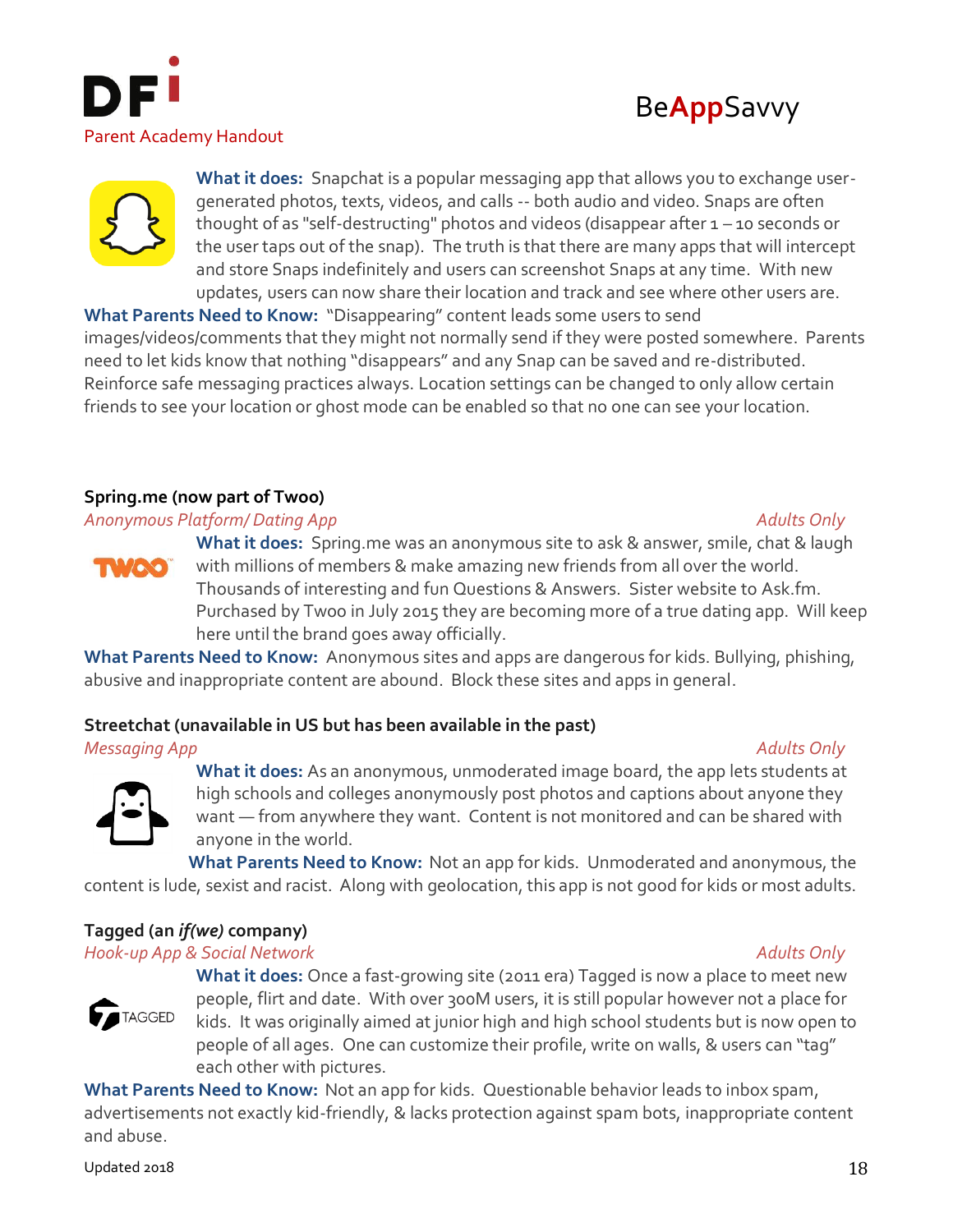



# **Tango**

# *Social Network 16+ Privacy Settings Recommended*



**What it does:** A free app that, in addition to video calls, is also optimized for voice calls, texting, photo sharing, and playing games. There are an overwhelming number of things to do and ways to communicate on this app. Profiles are set to public but can be changed.

**What Parents Need to Know:** As an "always on" app, Teens need to monitor their screen time with this. A lack of controls opens users up to a vast amount of inappropriate content. Some issues with predators and hacking issues have been reported.

# **tbh (to be honest)**

# *Anonymous Platform 14+*



**What it does:** TBH is a polling app that gives or lets users create positive questions and gives a choice of four friends for the user to choose from as to who might fit that description. The submissions are monitored and the app claims only a small percentage of the questions submitted actually make it through.

**What Parents Need to Know:** There are 2 issues with the app. 1. It requires anonymity and proximity. We should understand children's information is being shared. 2. It trains children to crave feedback, likes and votes. The conversation: No app should define or shape a child's self-worth

# **Telegram**

*Messaging App Adults Only*



**What it does:** The messaging app "Telegram" is highly used around the world. It is known for being heavily secure to the point where anyone outside the message or app has no way of seeing what is being said. Messages can be sent with a timer to selfdestruct and delete themselves. This app is known for housing ISIS communications & has been used by other known terrorist groups.

**What Parents Need to Know:** This app should not be used. There are many other ways to message people and the amount of security that this app has creates a problem for the safety of everyone.

# **Tinder**

# *Hook-up App Adults Only*



**What it does:** A location-based sharing dating and social discovery service application (using Facebook) that facilitates communication between mutually interested users, allowing matched users to chat. Typically used for casual sex encounters. It allows a "desirability" voting/rating of people which can boost confidence or result in cyberbullying and self-esteem issues.

**What Parents Need to Know:** These sites store personal information, share location, lack significant privacy controls and are prone to predators. These sites are not recommended.

# **Trivia Crack**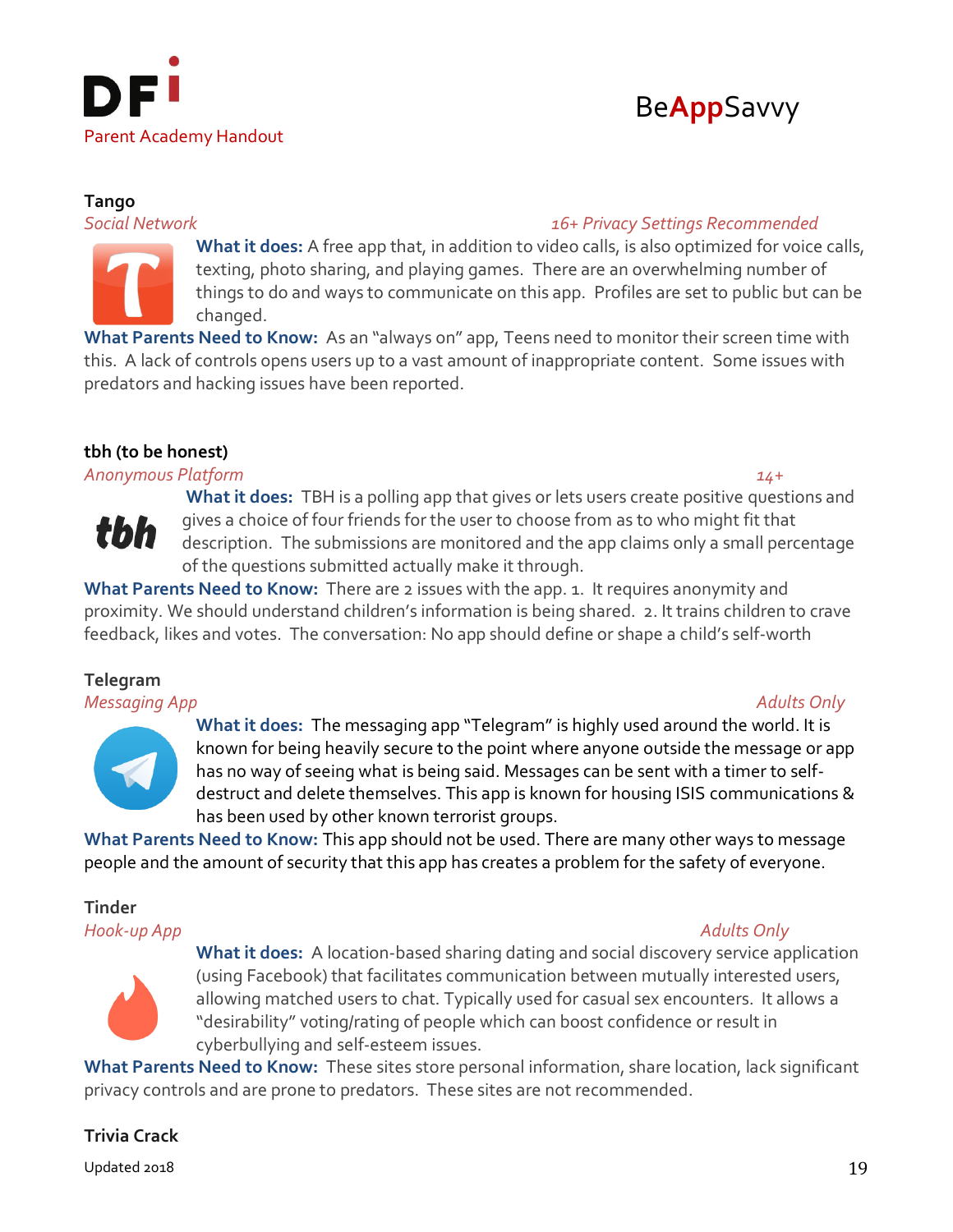

# Be**App**Savvy

# *Trivia App 13+*



**What it does:** Originated in Buenos Aires, Argentina, Trivia Crack is a Trivia App that allows users to compete against friends and people around the world. It combines much of the gaming aspects of Jeopardy, Trivial Pursuit and Who Wants to Be a Millionaire. It's very popular & can be a fun way for kids to learn.

**What Parents Need to Know:** Trivia Crack is a good, fun app for the most part. Random opponents and chat feature with strangers can lead to potential problems. Make sure that users invoke privacy settings as they continue to get better on the site and make sure they are old enough to use the app responsibly.

# **Truth**

# *Anonymous Platform Adults Only*



**What it does:** Truth is an anonymous messaging app that allows you to freely say what's on your mind. When you send a message, you're disguised so your friends will never know it's you! When you send a "truth," you are assigned an anonymous username and avatar (one of an assortment of playful owls). If the recipient already has the app, the message will show up in the app's inbox. If they don't, a text message will display part of the "truth" and prompt the recipient to download the app.

**What Parents Need to Know:** Anonymous sites and apps are dangerous for kids. Bullying, phishing, abusive and inappropriate content are abound. Block these sites / apps in general.

# **Tumblr**



*Social Network 16+ Privacy Settings Recommended*

**What it does:** A popular microblogging platform designed for creative self-expression. It is considered a mindful alternative to Facebook and other social media websites where users blog on a myriad of topics. It promotes short to-the-point blogs. It also allows users to share posts, photos, quotes, links, music and videos as well as customize all aspects of their blogs.

**What Parents Need to Know:** Content is not monitored therefore inappropriate content is easy to stumble on. May be OK for older teens, not recommended for most though

# **Twitter**

*Social Network 16+ Privacy Settings Recommended*



**What it does:** An online news and social networking service where users post and read short 140-character messages called "tweets". Registered users can post and read tweets, but those who are unregistered can only read them. Users access Twitter through the website interface, SMS or mobile device app.

**What Parents Need to Know:** Twitter is a public network. All posts are public and searchable immediately. While there are privacy settings, much of the content is not moderated therefore a quick search can uncover mountains of inappropriate content. A good place for expression and finding related interest groups, but there is just as much on the ugly side.

# **Twoo**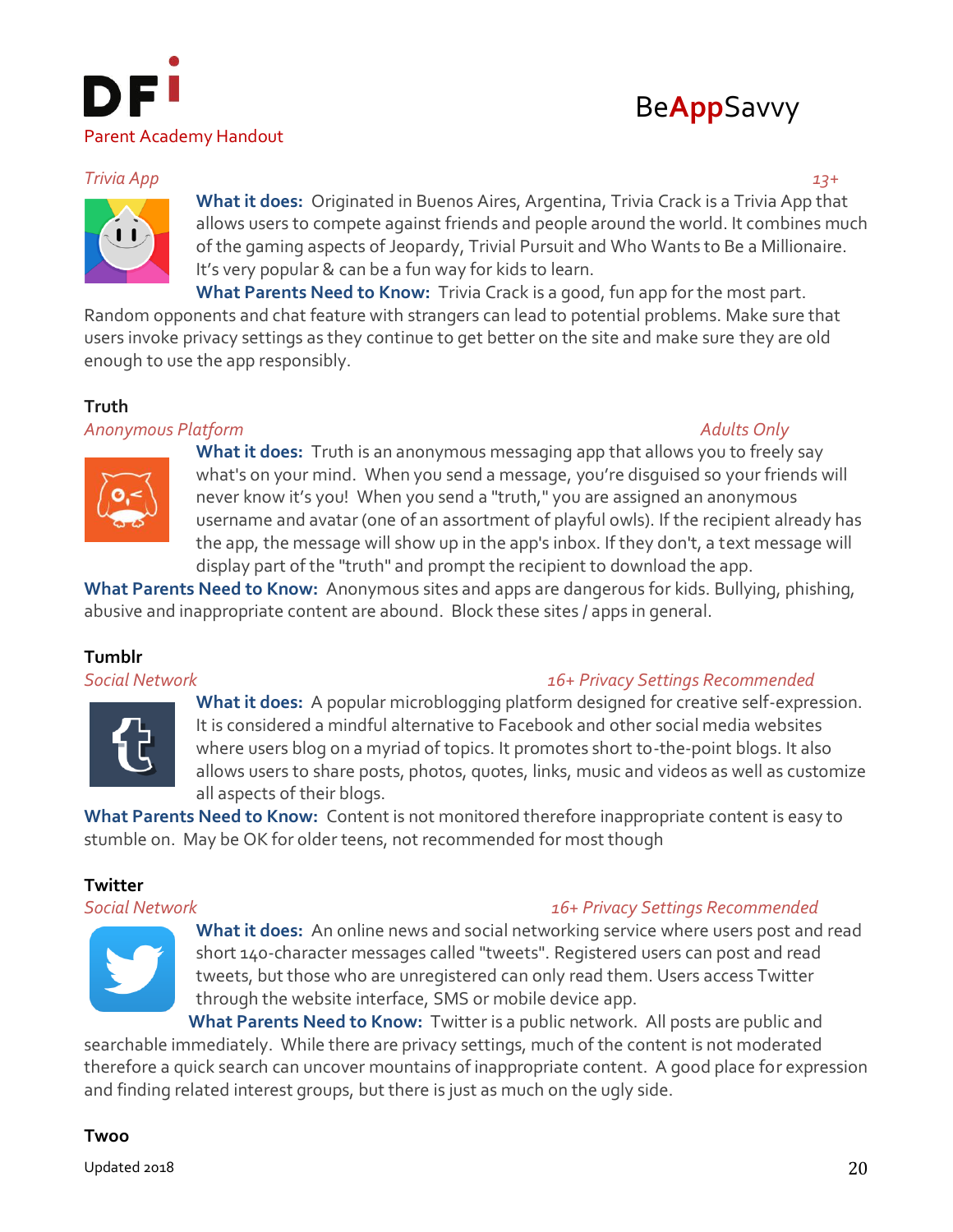



# *Anonymous Platform/ Dating App Adults Only*

**What it does:** known mostly for its abuse and unethical use of its users email and contacts, it's a dating app that connects people randomly

**What Parents Need to Know:** Anonymous sites and apps are dangerous for kids.

Bullying, phishing, abusive and inappropriate content are abound. Block these sites and apps in general.

## **Viber**

### *Messaging & Communications App 10+*



**What it does:** Viber is a free messenger that keeps you connected to anyone in the world through your Internet connection. All you need is 3G or Wi-Fi and you can connect with other Viber users anywhere! It lets you send free text, sticker and photo messages and make free calls to anyone else who also has Viber. Calls to non-Viber users can happen by purchasing tokens.

**What Parents Need to Know:** Viber is a great messaging app with a clean interface. Some of the stickers, etc. can be inappropriate but those are all paid access. Use the free tools. Good privacy settings put no parental controls. If this had parental controls, it could be used with young users as an alternative to a full mobile device.

# **Vine**



# *Video Social Network 16+ Privacy Settings Recommended*

**What it does:** Vine is a short-form video sharing service owned by Twitter where users can share six-second-long looping video clips. Announced in October 2016, the app would no longer allow new videos to be uploaded. We have left this in here for now, as Twitter may re-launch the app or a part of it back into the platform.

**What Parents Need to Know:** Live streaming and video posting contains a lot of suggestive content.

# **Voxer**

# *Messaging & Communications App 8+*



**What it does:** Around since 2007, Voxer is a messaging app for your smartphone with live voice (like a walkie talkie), text, photo and location sharing. The push-to-talk (walkie talkie) feature is the big draw of this app. Many businesses use this to securely communicate as well as families. Also, allows you to leave voice message. Location services are available but not required.

**What Parents Need to Know:** Voxer is a great messaging app and a cool walkie-talkie feature. Stay in communication with your family with ease.

**Wattpad** *Story Sharing App 16+*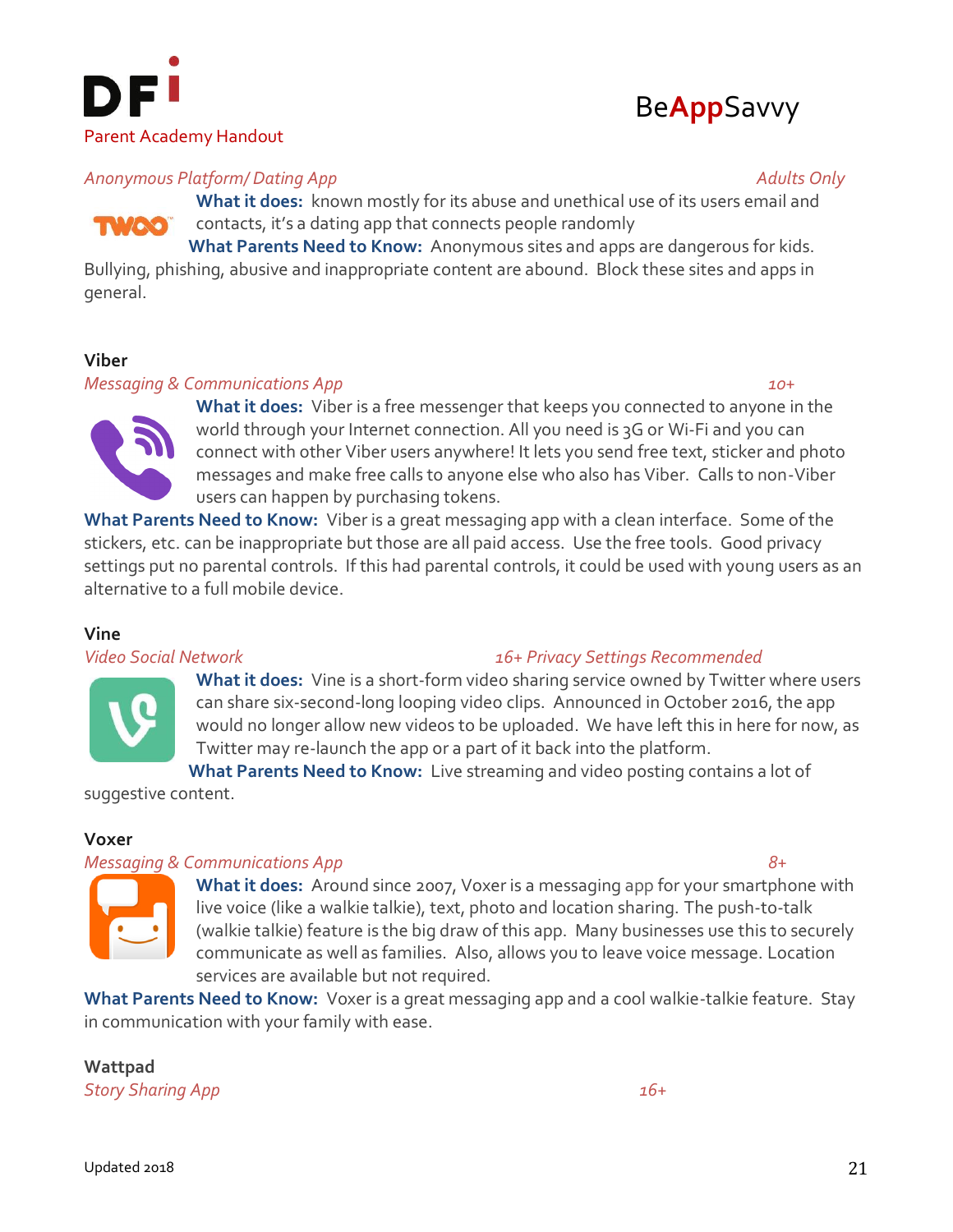



**What it does:** Wattpad was created to allow writers to share stories with the many readers on the app. Anyone with an account can post a story just as

anyone with an account can read these stories. Some of the content can be explicit even though Wattpad claims to filter inappropriate content.

**What Parents Need to Know:** This app can be great for young aspiring writers because there is often positive feedback on the stories. But be careful for inappropriate content and

harsh comments.

# **WeChat**

wattpad

# *Social Network 16+ Privacy Settings Recommended*



**What it does:** WeChat started as a messaging app, but now it has become much larger. WeChat still has its original messaging features, and now it has ways to subscribe to people's feeds and business accounts. Also with the new features, it is easier to find new people and come into contact with strangers.

**What Parents Need to Know:** Like any other social media network, you can never be too safe. This app is capable of sharing images and messages.

# **WhatsApp**

# *Messaging & Communications App 14+*

**What it does:** Owned by Facebook and boasts over 1B users, WhatsApp is a strong competitor to Snapchat. WhatsApp is an Instant messaging application that allows iPhone, BlackBerry, Android, Windows Phone and Nokia smartphone users to exchange text, image, video, photos, and audio messages for free. It allows group chat, video calling and location sharing services.

**What Parents Need to Know:** WhatsApp is an alternative to texting and keeping data use on mobile phones in check if on Wi-Fi. It's new video service trumps Facetime for video calling since it works on all devices (not just iOS). Like Snapchat, kids think their content is gone when it disappears or the delete it. Recent forensic studies show that even deleted messages in WhatsApp remain on the device. As a messaging platform, users are "always on" so be sure to limit screen time especially at night.

# **Whisper**

# *Anonymous Platform Adults Only*



**What it does:** Anonymous social confessional app allowing users to post whatever is on their mind. Users share a confession, add a background and post to a community all without sharing their identity. Teens are sharing sensitive information with strangers. A lot of the content focus in on sex and drug abuse. Many share tragic events and depressive thoughts. Users share an understanding there is no confidentiality.

**What Parents Need to Know:** Anonymous sites and apps are dangerous for kids. Bullying, phishing, abusive and inappropriate content are abound. Block these sites and apps in general.

# **Wishbone**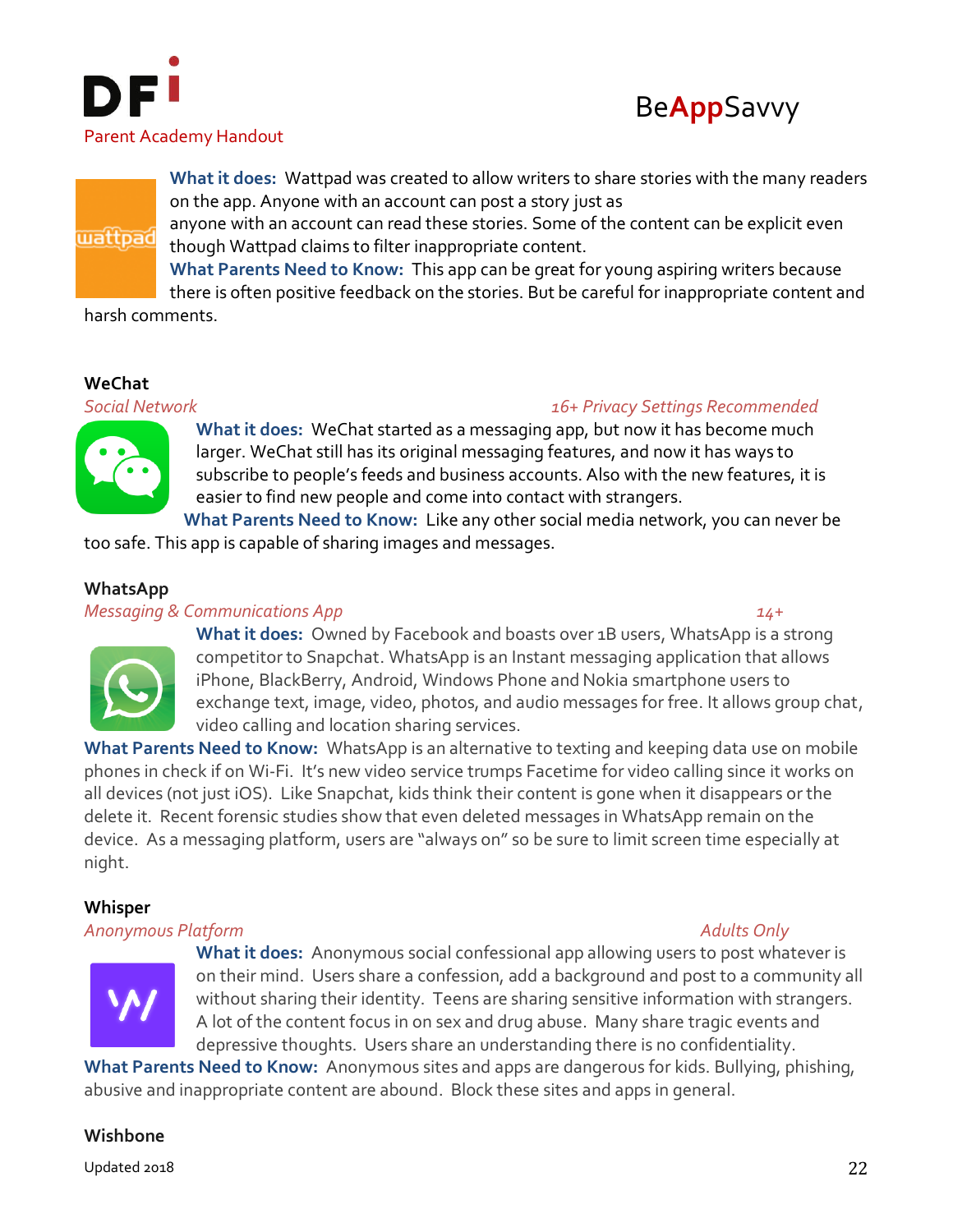



## *Social Network - Comparison App 13+*

**What it does:** Same makers as Slingshot, Wishbone is targeted at girls. Users are shown two images and vote on which they like more. Polls include Fashion, Boys, Movies, Food, Celebrities, etc. Polls are sponsor supported and can be added by users. Profiles can be anonymous or created with a Facebook or Twitter account. The community self-reports inappropriate content and individuals can delete bullying comments themselves…but they have to see / look at the content/comments first in order to report.

**What Parents Need to Know:** Most of the content is fine. However, Kids can compare classmates, make fun of each other and ask more adult questions. It is ad supported and a lot of data is collected by marketers from all the comparisons. Remove any identifiable info from your profiles, recommend not using Facebook or Twitter to sign up with. Not recommended for younger users.

# **Xanga**

*Social Network 13+*



**What it does:** Xanga is a paid community where you can start your own free weblog, share photos, social networking profiles, videos and meet new friends. The platform has a long history starting back in 1999, however is considered on "life support" at this point. Why is it in here? Because it is still an option.

**What Parents Need to Know:** as a paid platform, not many users are in support. All their old messages and much of their content is no longer available.

# **Yellow (Yubo)**

*Hook-up App Adults Only*

**What it does:** Described as 'Tinder for Teens', the Yellow app allows users to make new friends using their Snapchat and Instagram accounts. Like Tinder users can swipe right if they see someone they want to connect with or left if they are not interested. If both users swipe right, their Snapchat handles are automatically added to their Yellow contacts list. Once matched users can also message each other within the Yellow App.

**What Parents Need to Know:** What is concerning about the yellow app is that it makes it easy for young people to connect with people they don't know on Snapchat. Yellow is being tied to sexting and sextortion incidents all over the world and it exposes your real-life location.

# **Yo** *Messaging & Communications App 8+*



**What it does:** Yo started as a simplistic communications app. You have a list of contacts and when you click a contact, one message is sent, "Yo". Mostly used to let people know you are thinking about them or let you know they made it to a destination OK. In 2015, Yo added an app store that lets you sign up for notifications from over 150 news and information outlets. The user interface was updated to allow users to send photos or their location within 1 swipe and a tap from the home screen. The new version also enabled users to collect their friends in to groups so that they could "Yo" several people with 1 tap.